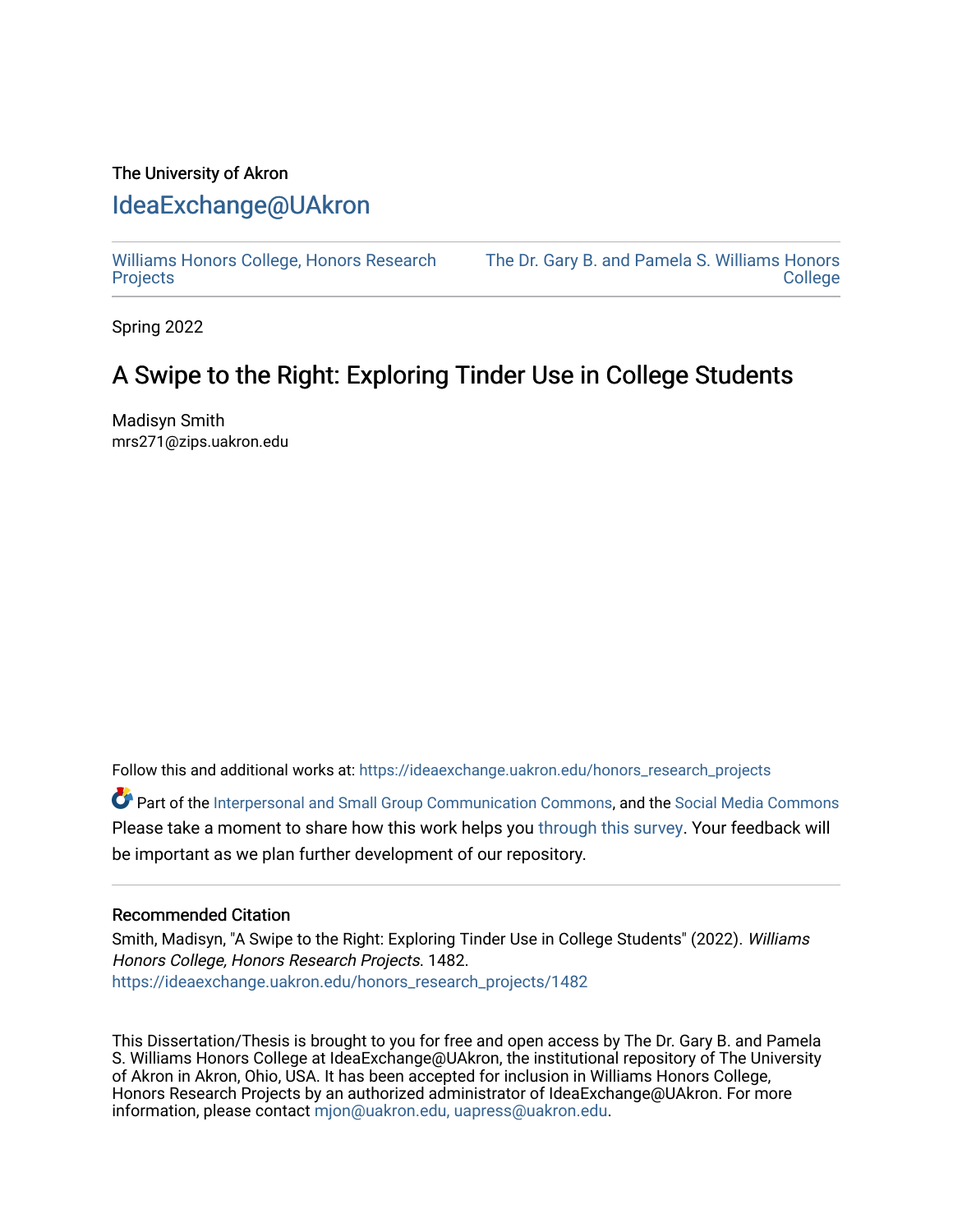# Running head: A SWIPE TO THE RIGHT

# **A Swipe to the Right: Exploring Tinder Use in College Students**

Madisyn R. Smith

School of Communication, The University of Akron

Williams Honors College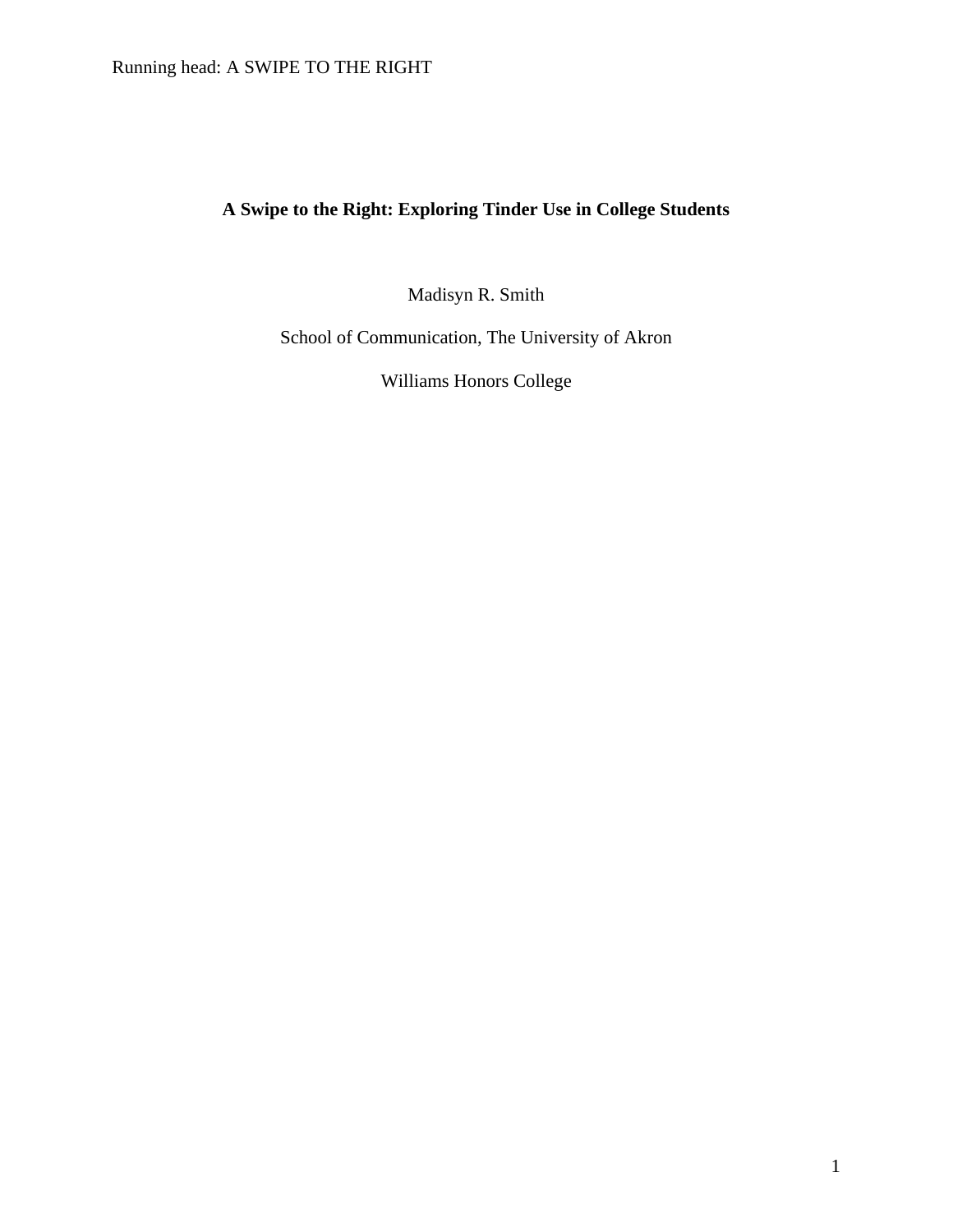# **Acknowledgements**

I would like to acknowledge the support and knowledge of The University of Akron School of Communication assistant professor Dr. Rhiannon Kallis. With Dr. Kallis's help and encouragement, I was able to explore a topic I am deeply interested in through serious academic inquiry and qualitative research. Thank you for your guidance, Dr. Kallis. Additionally, I would like to thank Dr. Kathleen Clark, my professor and Honors Advisor, who supported me through this Honors Project (and personal obstacles) the past nearly two years. This project has taken a considerable amount of time, effort, and, at times, discouragement, but seeing this project come to fruition and gaining invaluable research experience has made it absolutely worth it.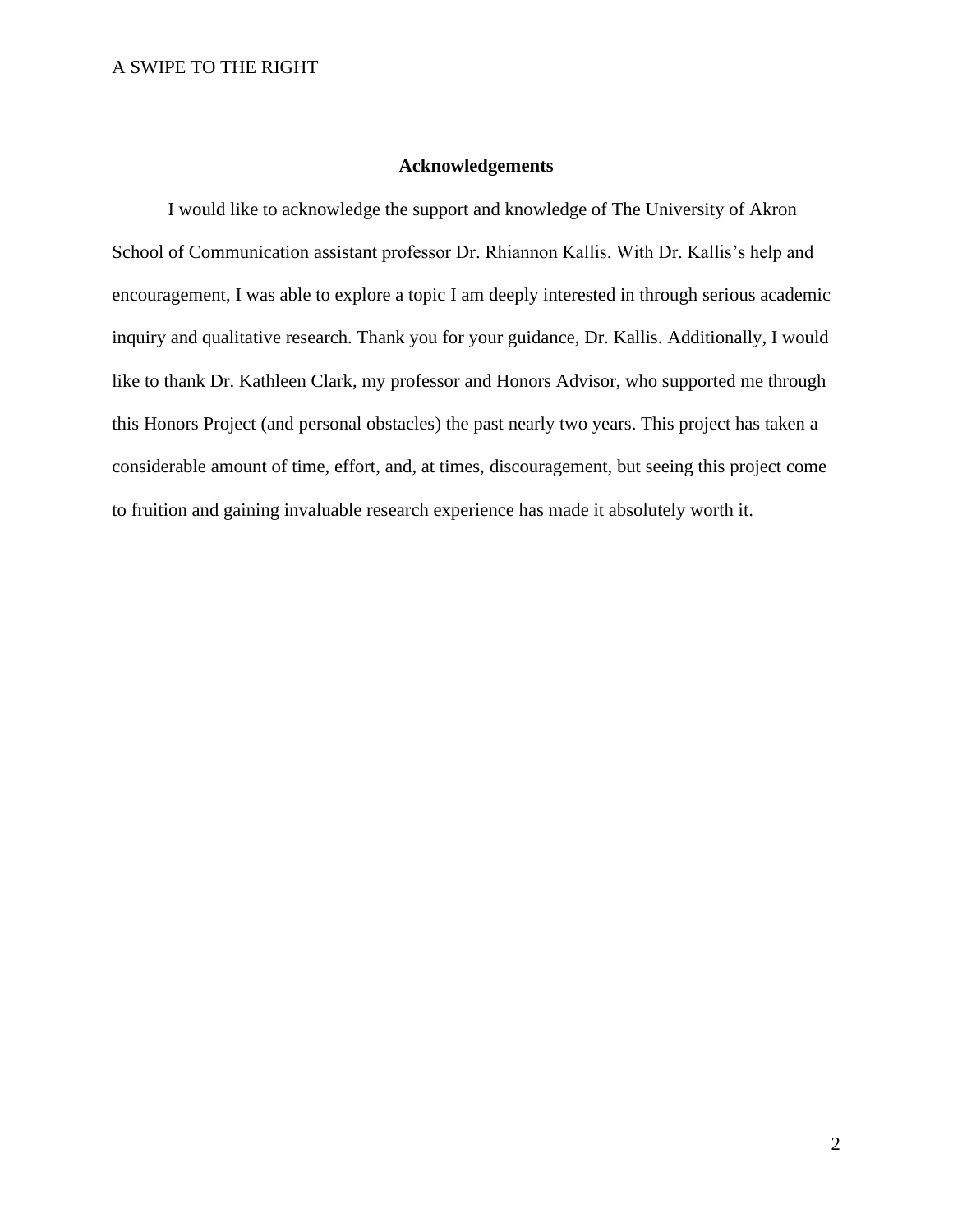A Swipe to the Right: Exploring Tinder Use in College Students

# **Introduction**

The technological advances of the 21st century have brought humankind the ability to do many things such as social networking, buying and selling goods and services, and consuming news and information at the literal tap of a finger. Technology, and social networking sites in particular, have made the processes of interpersonal communication and, thus, connection, over virtual platforms almost instantaneous. Hence, technology has given people the opportunity to initiate relationships online. On online dating applications like Tinder, users can potentially connect, communicate, and form various types of relationships with other users at the literal swipe of a finger. With a number of users amounting 50 million, Tinder is among one of the most populous dating applications to date (C. Smith, 2020). Of some 50 million users, approximately 85% of Tinder users are between the ages of 18 and 34 (A. Smith, 2016). Moreover, according to Tinder itself, more than half of its users are Gen Z, making Tinder a dating playground for young adults and, thus, current college students (Tinder, 2020). While some research has been conducted on the overall use of Tinder and other similar dating applications, little research has been done on the motivations behind Tinder use and the reasons behind "swiping" (i.e. pre-interaction preference) in college-aged populations. Hence, the purpose of this study will be to explore Tinder use among college students, with attention to motivation behind Tinder use and pre-interaction preferences that garner either a swipe right or a swipe left.

## **Tinder and the Interface**

Created in 2012 as a "social discovery platform", free-to-download-and-use dating application Tinder has uprooted common preconceptions of online dating (LeFebvre, 2018, p.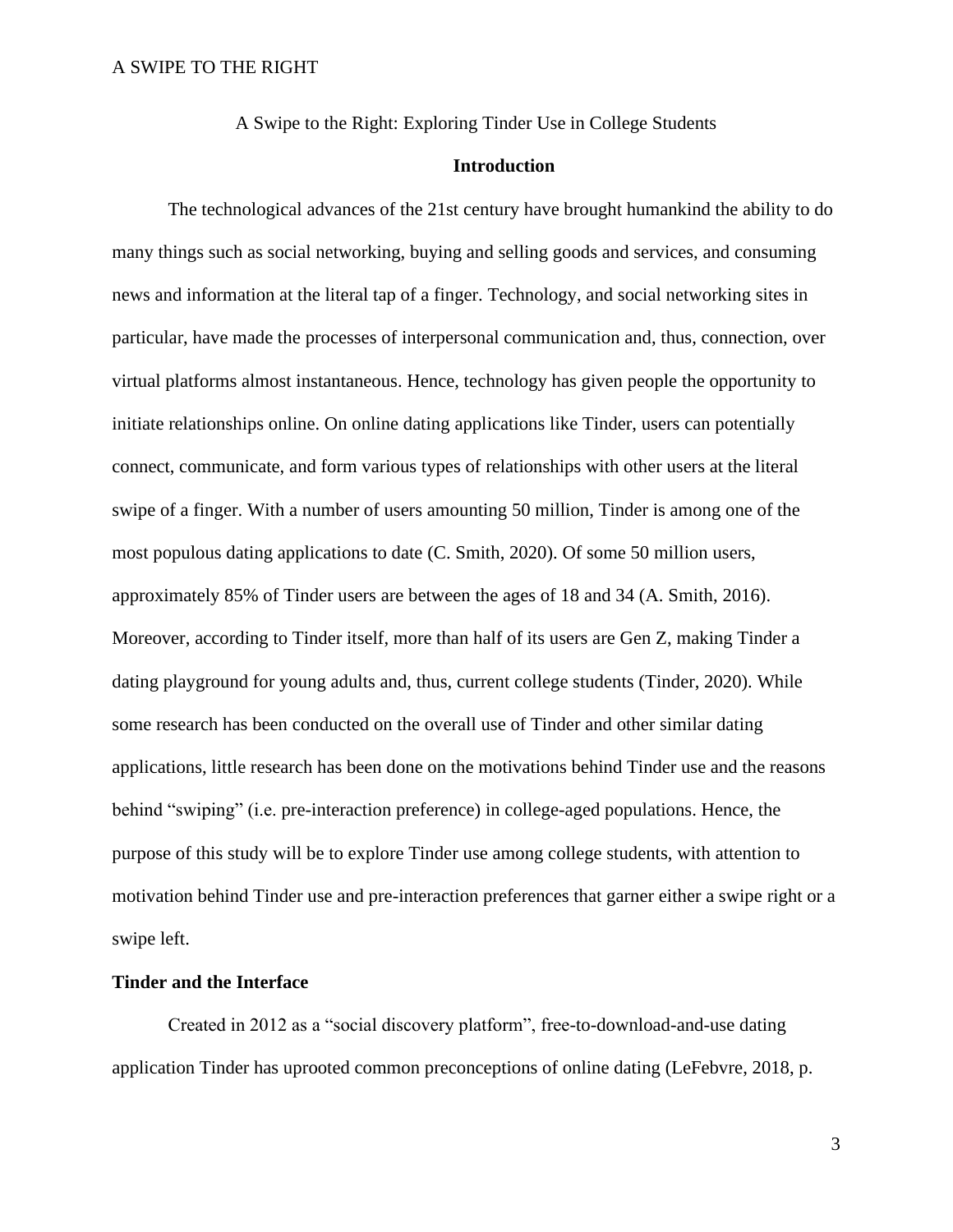1207). Unlike dating sites like eHarmony and match.com that use complex methods to present its users with potential matches, Tinder presents its users with the unique opportunity of creating potential matches themselves. To do so, upon creation of a profile, Tinder users are presented with other users' profiles that consist of demographic information such as first name, age, employment status, education level, and general location (presented as "x miles away"). Although Tinder does have paid upgrades that allow users to see profiles from all over the world (called Tinder Passport), the baseline, free version of Tinder presents its users with profiles of other users that range from 1 to 100 miles away. To get these approximate locations, Tinder uses GPS cell phone signals and generates profiles for users to view in a user-specified mile radius, hence, the user can choose how close or how far potential matches will be from their approximate location (Hayes, 2020).

In addition to basic demographic information and approximate location in terms of miles, Tinder allows users to upload up to nine photographs and a 500-word maximum biography to their profiles. Biographies, and photographs in particular, are especially useful for Tinder users as it allows them to see other users and, thus, make a swiping decision based on preferences. LeFebvre (2018) delves into this in her study on Tinder use: "Tinder generates novel preinteraction mechanisms that position potential offline meeting initiation through photographs and bios. Premeditated actions individuals take leading up to potential matches are strategic" (p. 1216). LeFebvre continues on to describe the importance of photographs and biographies as it pertains to expression/representation, and how that affects potential partners: "Tinder offers the space (setting, scene and stage) for individuals to generate representations that promote who they are (in their mind's eye) and who they want their potential partners to be based on appearance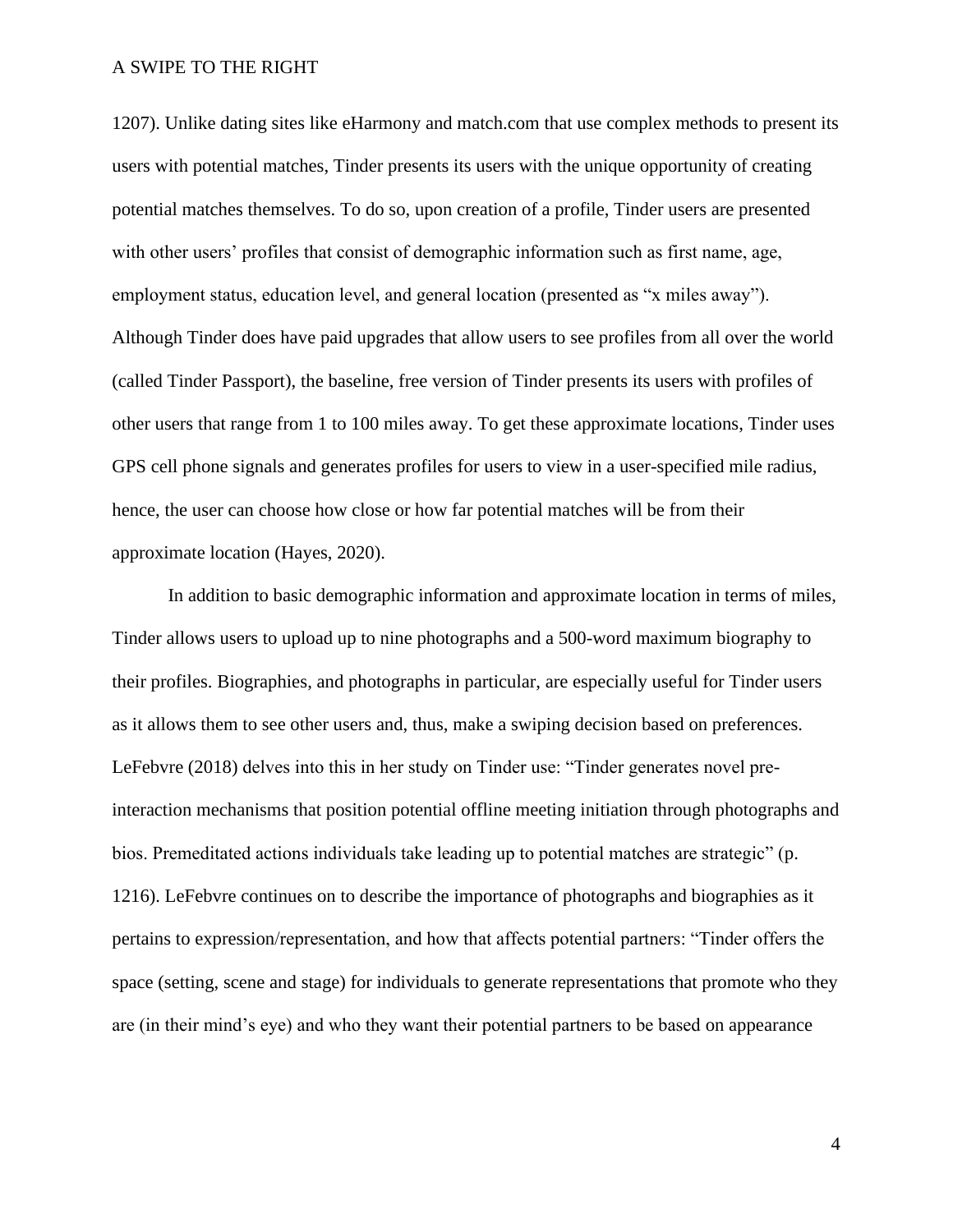[photographs] and interests [biographies]" (pp. 1216-1218). Tinder's unique mechanisms encourage users to act on any pre-interaction preferences they have.

Tinder users have two options when they are presented with other users' profiles: a swipe to the right or a swipe to the left. Tinder creators implemented this "swiping" method to mirror an interactive game of cards where users can theoretically remove any unwanted "cards" from the playing deck (i.e. swiping left), while simultaneously keeping any good "cards" on the side to potentially use later (i.e. swiping right) (Ansari & Klinenberg, 2015). However, swiping right only creates a match when both users have swiped right on each other. This mutual swipe right signifies that both Tinder users have indicated some sort of interest in each other's profiles. Both users are notified once they are matched and they then have the ability to message each other (without pictures as to prevent unwanted explicit material), start a conversation, and potentially form a relationship, whether it be platonic, romantic, or casual.

## **Tinder Use Motivation & Relationship Formation**

Tinder has no boundaries when it comes to the type of relationships formed, or not formed, through its usage. Tinder simply connects two parties together; Tinder does not initiate anything for its users and places the option of communication and, thus, relationship formation, directly onto its users. To most, Tinder is commonly seen as a "hookup app" to form casual, sexual relationships. However, some users state that their motivation for using Tinder lies on the simplicity of the platform itself or the potential to form a variety of relationships such as platonic friendships, committed romantic relationships, business relationships, and more. Of a study conducted on 395 "emerging adult" and Millennial Tinder users (ages 18-34), 48.3% of users stated that they used Tinder for a variety of reasons (i.e. good marketing, friends use the app, etc.), 14.8% stated they used Tinder because of its simplicity and user-friendly design, 8.9% of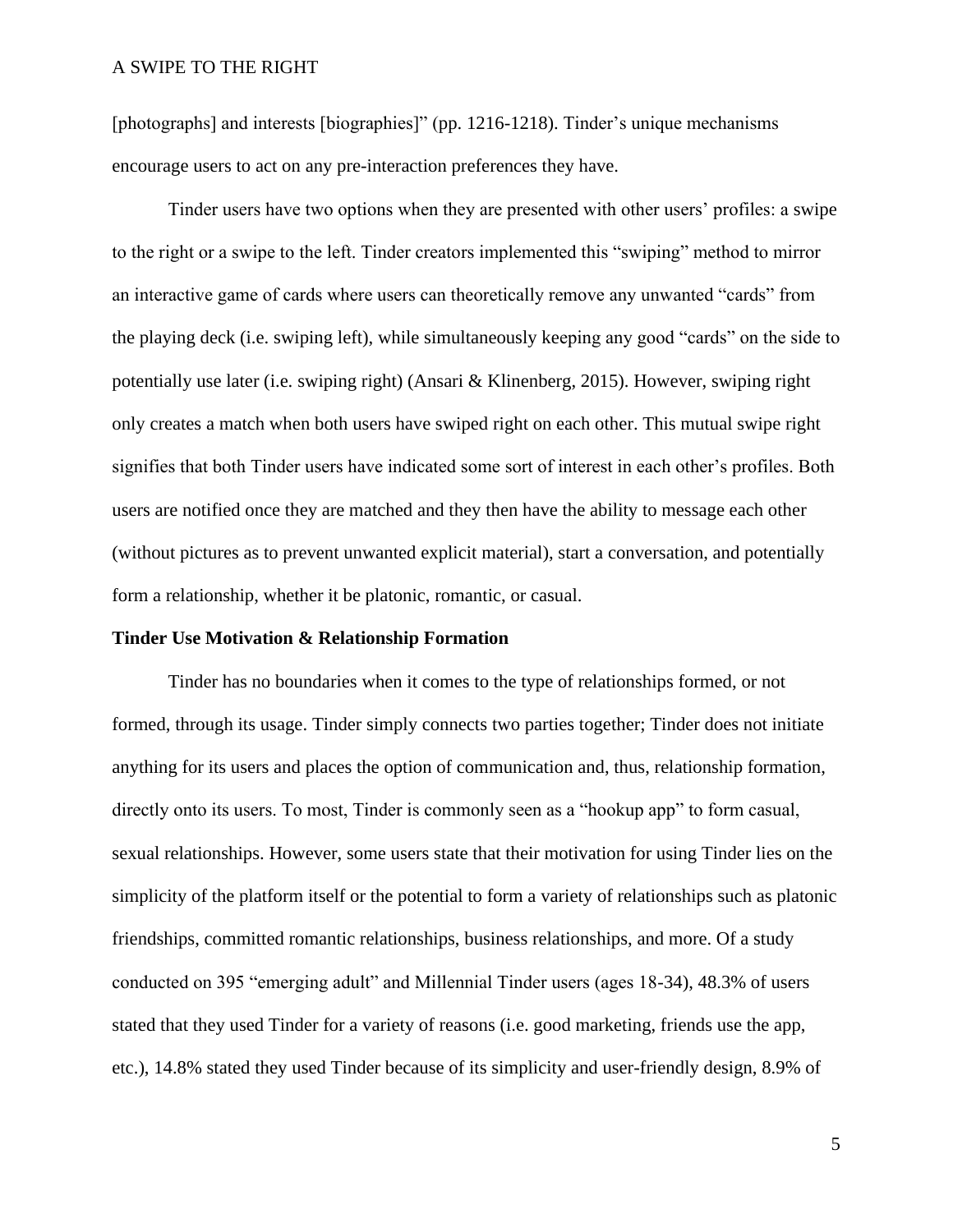users stated that they used Tinder in hopes of forming either romantic or platonic interpersonal relationships, 7.9% of users joined out of curiosity, 5.1% of users joined for potential hookups and sexual satisfaction, 4.1% of users joined for location proximity to other users, 3.8% joined simply as a way to socially connect to people, and 2.3% joined because the interface seemed like a fun game (LeFebvre, 2018, pp. 1215-1216). Moreover, some users are active on Tinder for personal reasons aside from the potential to form relationships. These personal reasons for Tinder use can include self-worth and self-esteem, validation, and excitement (Sumter, 2017).

It can be argued that the motivations behind Tinder use correlate with users' reasons for swiping right versus left on potential partners. This can be argued based on UG theory, which says that people actively choose different types of media to fulfill their wants and needs (Katz, 1973). Although social media was not invented at the time of the theory's inception, modern communication research has successfully applied UG to social media. For instance, Whiting and Williams (2013) found that people use different social media for various reasons such as participating in social interaction, seeking information, passing the time, getting entertainment, etc. In other words, some people go to Facebook for social interaction, Twitter for news, and, in this case, Tinder for possible romantic and/or sexual interactions. Therefore, one can logically declare that Tinder users' motivations for downloading and using the application (i.e. for their own uses and gratifications) will affect pre-interaction preferences and, ultimately, swiping decisions. For example, one can declare that, based on UG theory, a user who is strictly using Tinder as a "hookup app" will have different swiping methods and pre-interaction preferences for potential sexual partners than Tinder users who use the app in hopes of starting romantic and/or platonic relationships. Little research has been done regarding the relationship between Tinder use motivation and pre-interaction swiping methods, so the purpose of this study is to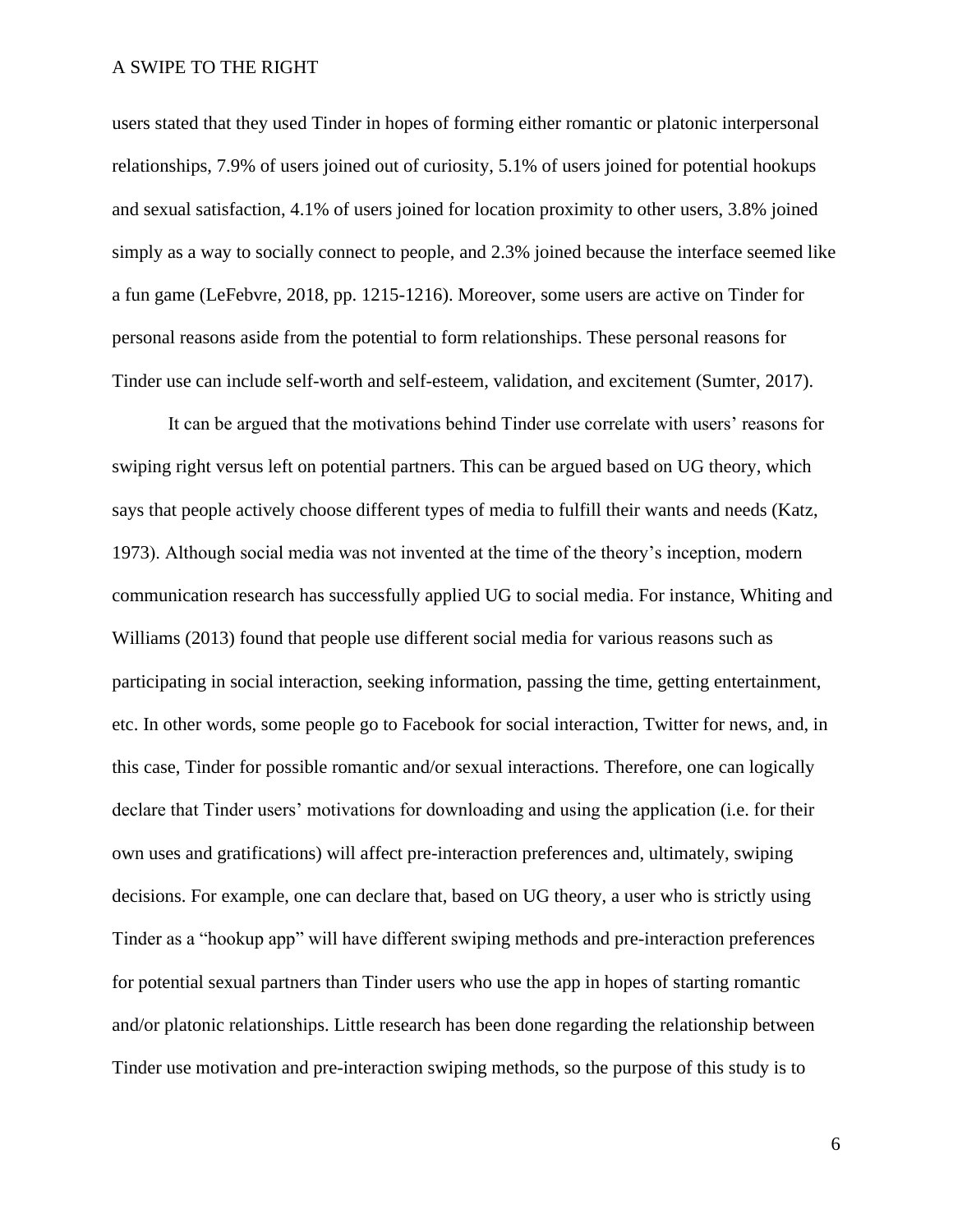empirically explore that of college-aged Tinder users, who make up a good portion of the currently active Tinder population.

# **Tinder Swiping Strategies**

As previously mentioned, Tinder's signature function, called swiping, gives users the unique opportunity to separate potential matches from non-potential matches. In other words, swiping allows users to declare some type of (non)attraction to the profiles they are presented through swiping left or right. Although the implicit use of Tinder is to swipe right on users one is interested in and, inversely, swipe left on users one is not interested in, some Tinder users have adopted unique swiping strategies that relate to their motivations to use the application. While some users look for attraction first and then make a swiping decision, other users apply something known as the "shotgun approach". According to LeFebvre (2018), the shotgun approach entails swiping right on every profile to maximize the chances of matches; shotgun approach users typically have lots of matches (as they swipe right on everyone) and will sift through the matches later to decide what users they will initiate conversation with (p.1220). On the other hand, some Tinder users sparingly swipe right, which is called selective swiping: "…they [selective swipers] had particular criteria or standards, and if they were not present, they quickly dismissed them" (LeFebvre, 2018, p. 1220).

#### **Attraction's Role in Dating Applications**

Attraction is a core principle underlying the use of dating applications like Tinder. According to attraction theory, individuals tend to create relationships with people they consider to be attractive (DeVito, 2016). Although attraction is usually thought of as physical attractiveness, attraction theory claims that there are several factors that influence attractiveness. Factors that influence attractiveness include similarity, proximity, reinforcement, physical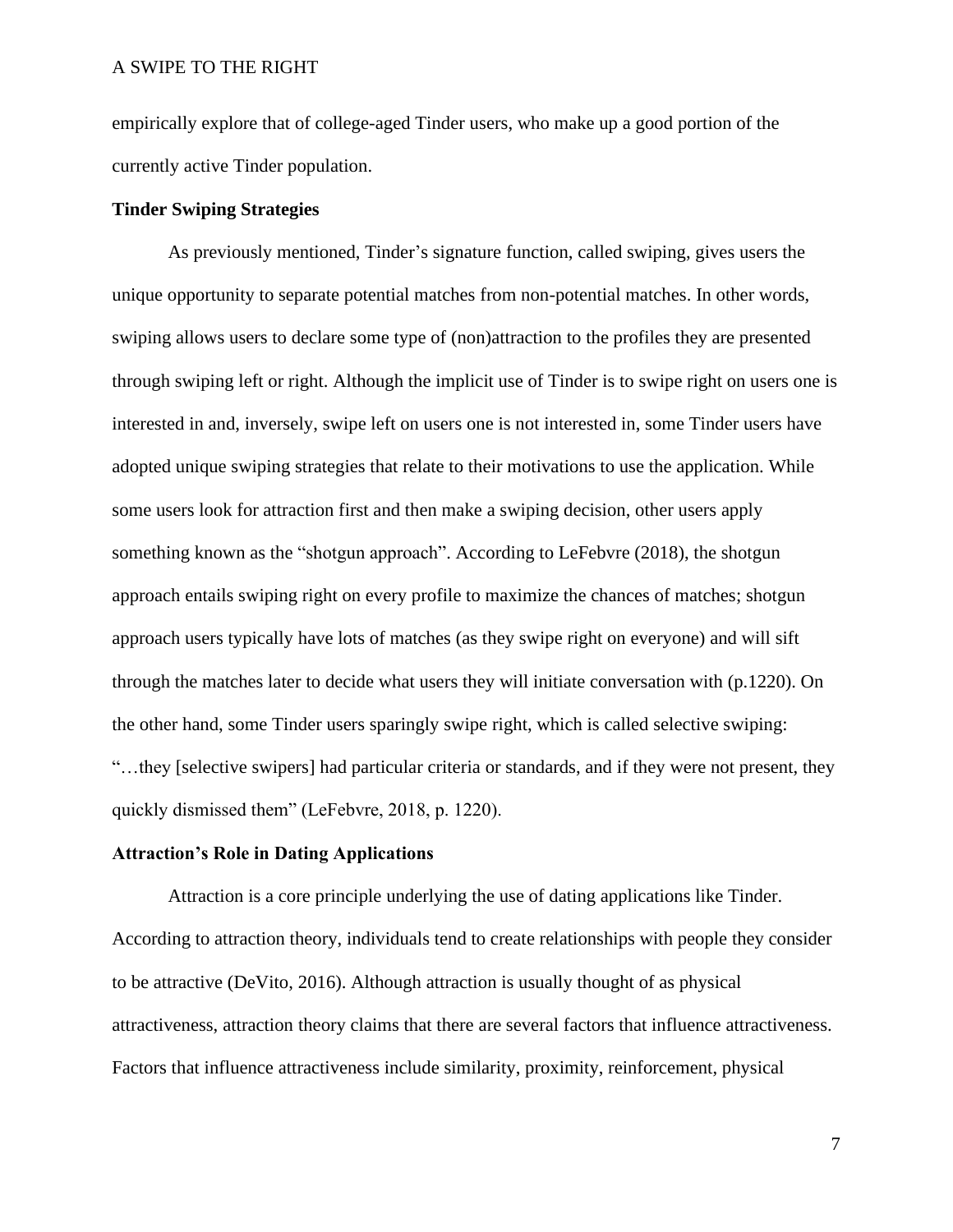attractiveness and personality, socioeconomic and educational status, and reciprocity of liking. If one looks at the interface of Tinder, it is apparent that the application presents its users with several of these factors: proximity as users can see how far away potential matches are, physical attractiveness and personality as users can see photos and read short biographies of potential matches, and reciprocity of liking as users are matched when both parties swipe right, indicating a mutual "attraction" or interest in each other in some capacity.

One specific factor of attractiveness, proximity, is a factor that Tinder and other geobased dating applications take advantage of. Bleyer (2014) emphasizes that the parameter of proximity is especially useful for dating application users who are looking for casual sex, as potential partners could be close in distance and could therefore physically meet in a short amount of time. As it pertains to profile photographs and biographies (i.e. the "physical attractiveness and personality" component), both play significant roles as it pertains to attractiveness. In a study done by LeFebvre (2018), physical attractiveness was found to be a substantial factor in swiping decisions, as profiles that were perceived to be attractive garnered more likes. The same LeFebvre study found that users who were perceived to have similar personality characteristics (such as agreeableness and openness from Lewis Goldberg's Big Five personality traits) to the swiper were more likely to be swiped right.

## **Impression Formation & Decoding Tinder Profiles**

Impression formation on Tinder is unique from other dating applications in that users have the power in their hands to determine attraction, make a swiping decision, initiate conversation, and/or form interpersonal relationships. Tinder profile components such as biographies and photos play a large role in pre-interaction preferences and, thus, impression formation. LeFebvre (2018) delves into this in detail: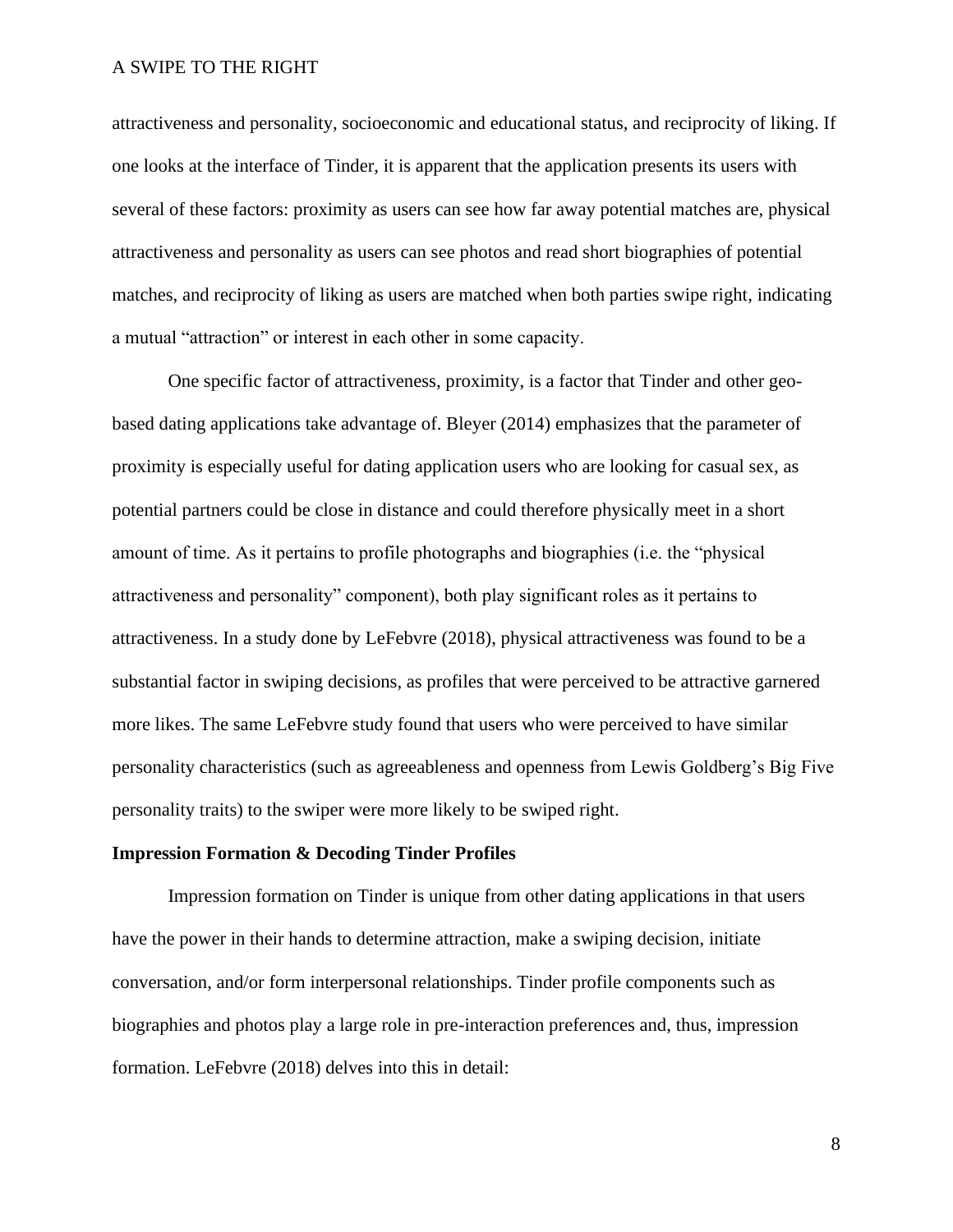The pre-initiation process afforded through Tinder indicate that individuals employing mobile dating apps process must (1) know, select, and narrow potential partner qualifications (i.e., selecting dating parameters); (2) create an individualized online impression through photos and bio—by knowing how to present him/herself as a viable partner; and (3) filter through another's interpretations of themselves portrayed through photographs and written descriptions when determining potential partners' worth. The premediated pre-interaction processes demonstrate static, scripted intrapersonal activities designed to hopefully generate interpersonal communication, and potential relationships (p. 1219)

As LeFebvre mentioned, profile components such as photos and the bio are crucial in Tinder users' abilities to simultaneously highlight themselves, while determining the worth of other Tinder users. Ward (2016) connects the creation of online dating profiles (i.e. computer mediated communication) to face-to-face encounters like blind dates: "Whatever the method the strategy is the same: self-present in a way that makes you attractive to others" (p. 82).

The unique characteristic about computer-mediated communication, such as interactions on Tinder and other dating applications, is that cues are limited compared to face-to-face communication. However, a limitation of cues does not make online communication impersonal. In fact, Walther (1996) insists that computer-mediated communication can be hyperpersonal. Walther's hyperpersonal perspective on computer-mediated communication argues that computer-mediated communication is very personal and can even go beyond the intimacy of face-to-face interactions in that those communicating online can (1) convey high levels of emotion and (2) actively choose what to disclose (1996). Disclosure is directly related to the creation of Tinder profiles in that users actively choose how to portray themselves through what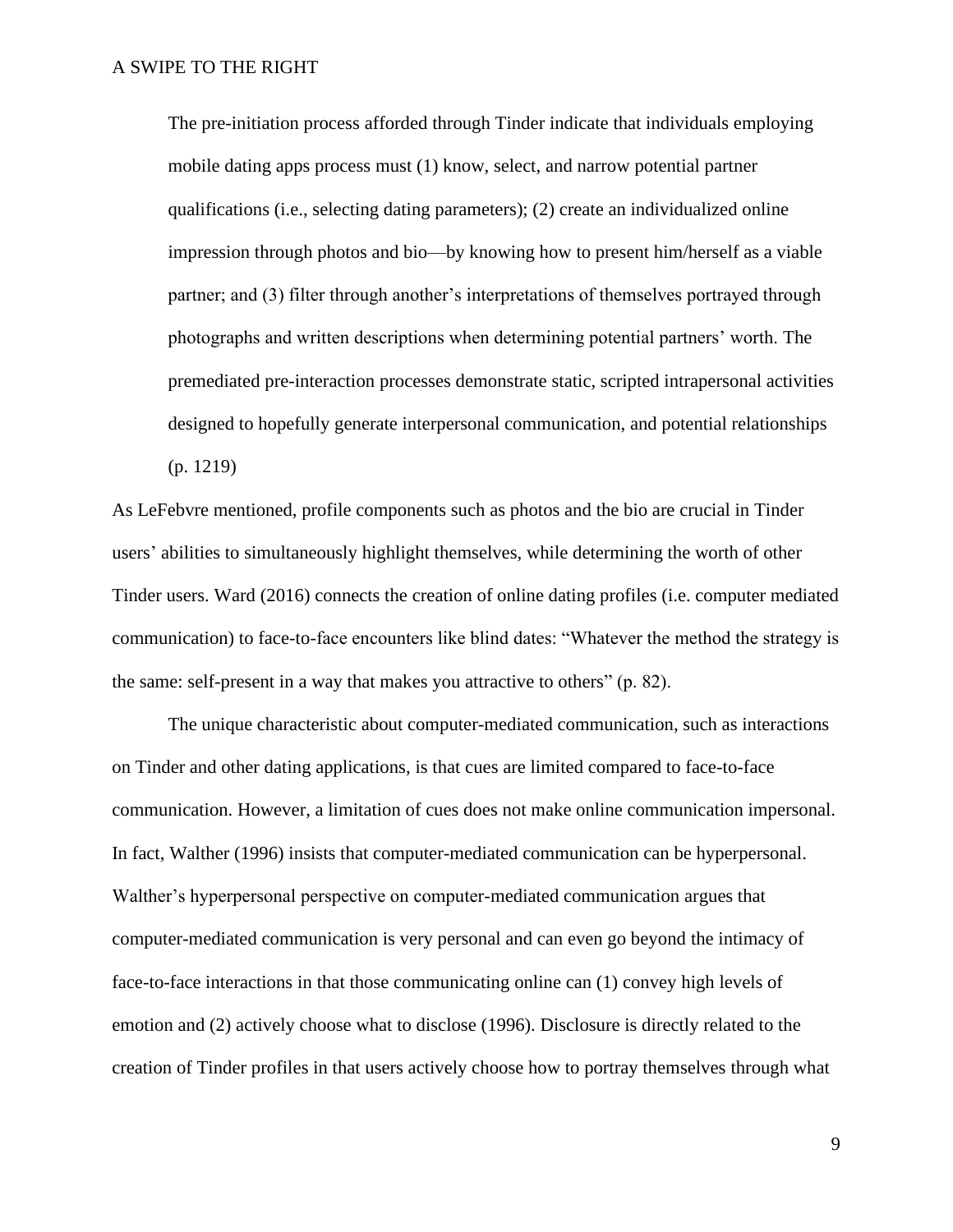to include—and what not to include—in their profiles. Moreover, the limitation of cues in computer-mediated interactions influences the impressions that are made through the small amount of personal information showcased on Tinder profiles. For example, Tinder users only have a select number of pictures and a small blurb of biographical information to form impressions of other Tinder users, so it can be argued that a significant amount of weight is placed on these profile components when users make a swiping decision.

It can be inferred that there is a relationship between how Tinder users form their own profiles and, similarly, how Tinder users decode and judge the profiles of others. According to Ward's 2016 study on impression management on matchmaking applications, Tinder users build their profiles off the profiles of others: "They [the Tinder-using study subjects] hoped to demonstrate the kind of person they are, and, simultaneously, the sort of person they want to attract. Tinder users not only swiped to perfect their own profiles, but also swiped to find potential matches" (p. 1652).

When Tinder users are choosing what profiles are desirable versus what profiles are not desirable, they are initiating in a process called filtering. Filtering, according to Ward (2016), is simply a process where users choose a match (p. 1653). Filtering on Tinder heavily relies on available profile photographs, as different characteristics such as attractiveness, personality, age, race, or even perceived educational status can be inferred from the available photographs on a user's profile (Ward, 2016, p. 1653). Moreover, profile biographies play a role in this filtering process. In the same study, Ward (2016) found that some Tinder users heavily disliked (and, thus, usually swiped left) on users that had spelling mistakes anywhere in their profiles; in fact, a study subject said that they connected spelling mistakes in biographies with people of "lesser intelligence" (p. 1653). This filtering process users complete when making swiping decisions can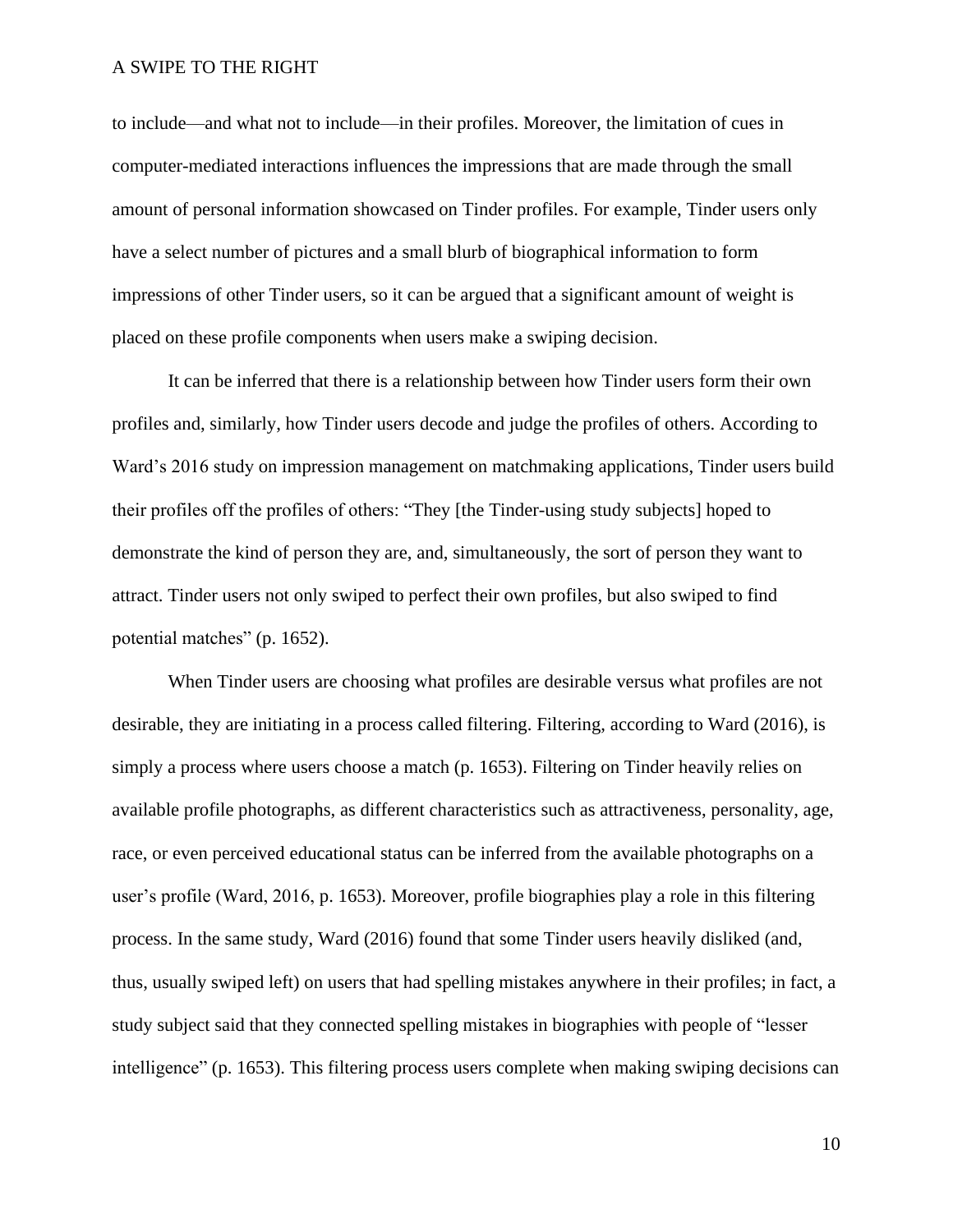ultimately be related to Walther's hyperpersonal interaction theory as it pertains to computermediated communication: those that utilize online dating applications such as Tinder receive a limited number of cues from other users, thus, placing weight on what cues are available to them (i.e. photographs, biographies, basic demographic information).

#### **Method**

## **Participants**

Five participants were selected via a criterion sampling approach. Prior to participation, participants received an informed consent form that described the study at hand and presented any risks and discomforts of participation. Participants ranged from ages 18 to 23 to mirror common ages of college students. Furthermore, study participants were currently enrolled students at a college or university who were currently active on the dating application Tinder at the time of their interview. An active status on Tinder at the time of interview was crucial as it supplied the most up-to-date information on participants' Tinder experiences. Participants were not limited to any one gender identity; persons of any gender identity were open to participation if they met the age and enrolled student criteria. Similarly, participants were not limited by sexual orientation as this study is concerned with the overall experience of college students on Tinder, which includes persons of any sexual orientation. Participants were not limited to having a specific relationship status, which could have included statuses such as: not in a relationship, casually dating one person, casually dating multiple people, married, engaged, never been in a romantic relationship, separated, divorced, domestic partnership, or committed relationship (multiple people) (LeFebvre, 2017). Participation was open to persons of any race or ethnic identity.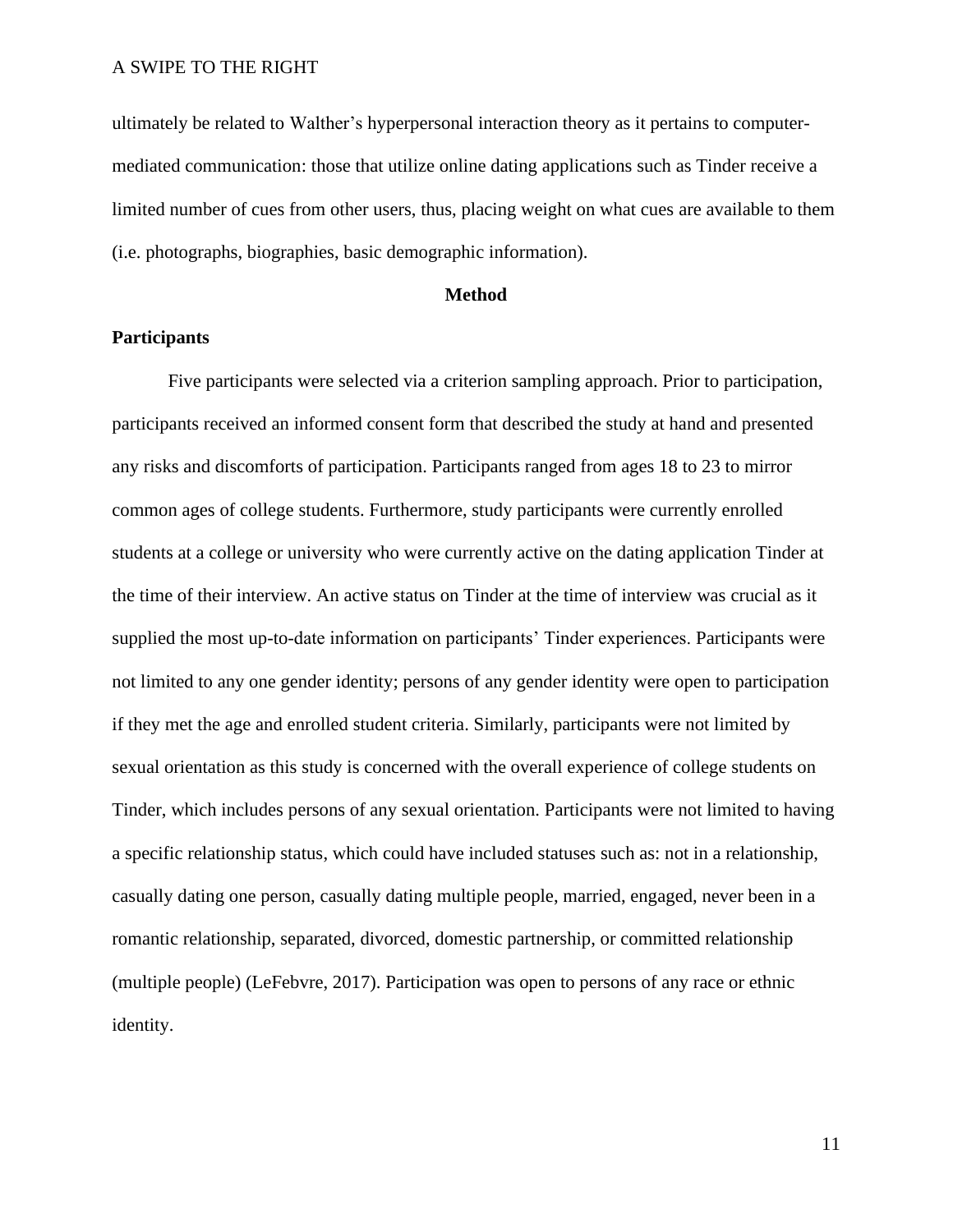# **Procedures**

Five participants who met the above criteria concerning age, enrollment in a college or university, and current activity on Tinder were recruited via a.) social media postings and/or b.) University of Akron email. The first five participants who met screening criteria were asked to schedule one semi-structured virtual interview with the researcher concerning their motivation behind Tinder use (i.e. looking for a romantic relationship, searching for a causal relationship, seeking casual sex, etc.) and pre-interaction preferences when it comes to swiping on other Tinder users' profiles. A full transcript of the interview questions can be found in *Table A* below:

*Table A: Interview Questions*

## Section I: Demographics

- 1. What is your age?
- 2. What college/university are you currently enrolled in?
- 3. What is your major?
- 4. What is your current relationship status?

#### Section II: Motivation for Using Tinder

- 5. Why did you download Tinder?
- 6. What kind of relationship(s) are you looking to form on Tinder?

## Section II: Pre-Interaction Preferences & Swiping

- 7. When you are looking at a profile, what is the first thing you notice?
- 8. Are there certain aspects of a profile that automatically make you swipe left? What and why?
- 9. Are there certain aspects of a profile that automatically make you swipe right? What and why?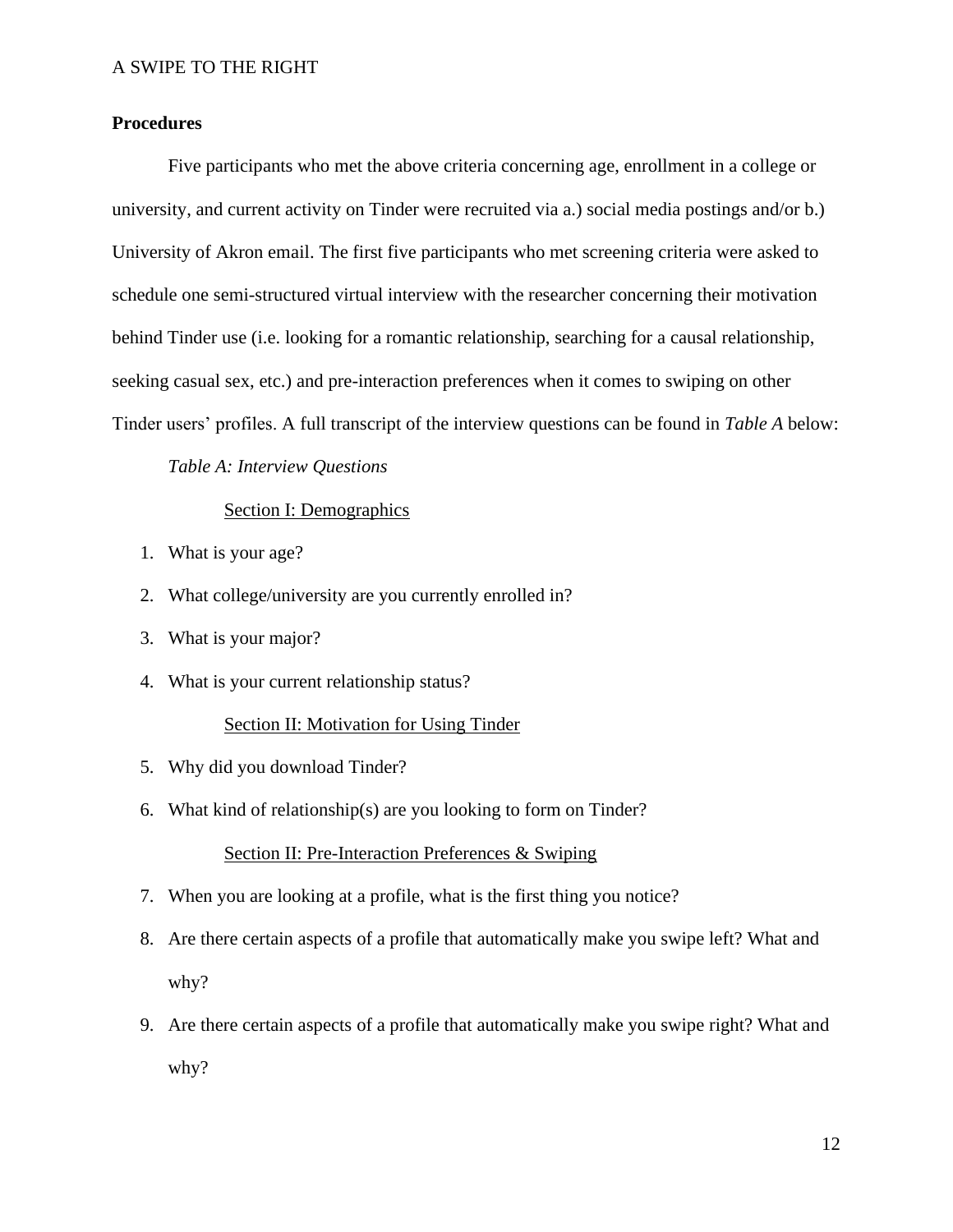10. What impact do a profile's photographs have on your swiping decisions?

11. What kind of Tinder profile photographs make you more likely to swipe right?

12. What kind of Tinder profile photographs make you more likely to swipe left?

13. How important is physical attractiveness when swiping?

14. What impact does a person's Tinder biography have on your swiping decisions?

15. What elements in a Tinder biography would make you more likely to swipe right?

16. What elements in a Tinder biography would make you more likely to swipe left?

17. How would you describe your swiping strategies on Tinder?

Based on the above interview questions, the following research questions emerge:

**RQ1**: Why do college students download Tinder?

**RQ2**: What impacts a swipe right?

**RQ3**: What impacts a swipe left?

#### **Measurements**

Participants will be asked about their motivation behind Tinder use and pre-interaction preferences when it comes to Tinder swiping, as outlined in the interview questions provided in *Table A*. Responses will be descriptive and will allow for follow-up questions.

#### **Analysis**

This study employed qualitative data analysis procedures through categorization and coding as is described in *Qualitative Communication Research Methods: 4TH Edition* (Lindlof & Taylor, 2019). Participant responses were categorized through high-inference categorization; participant responses, although complex at times, exhibited overarching themes. According to Lindlof and Taylor (2019), high-inference categorization "…calls on the researcher to discern an organizing principle, or commonality, that isn't explicitly stated, but rather captures the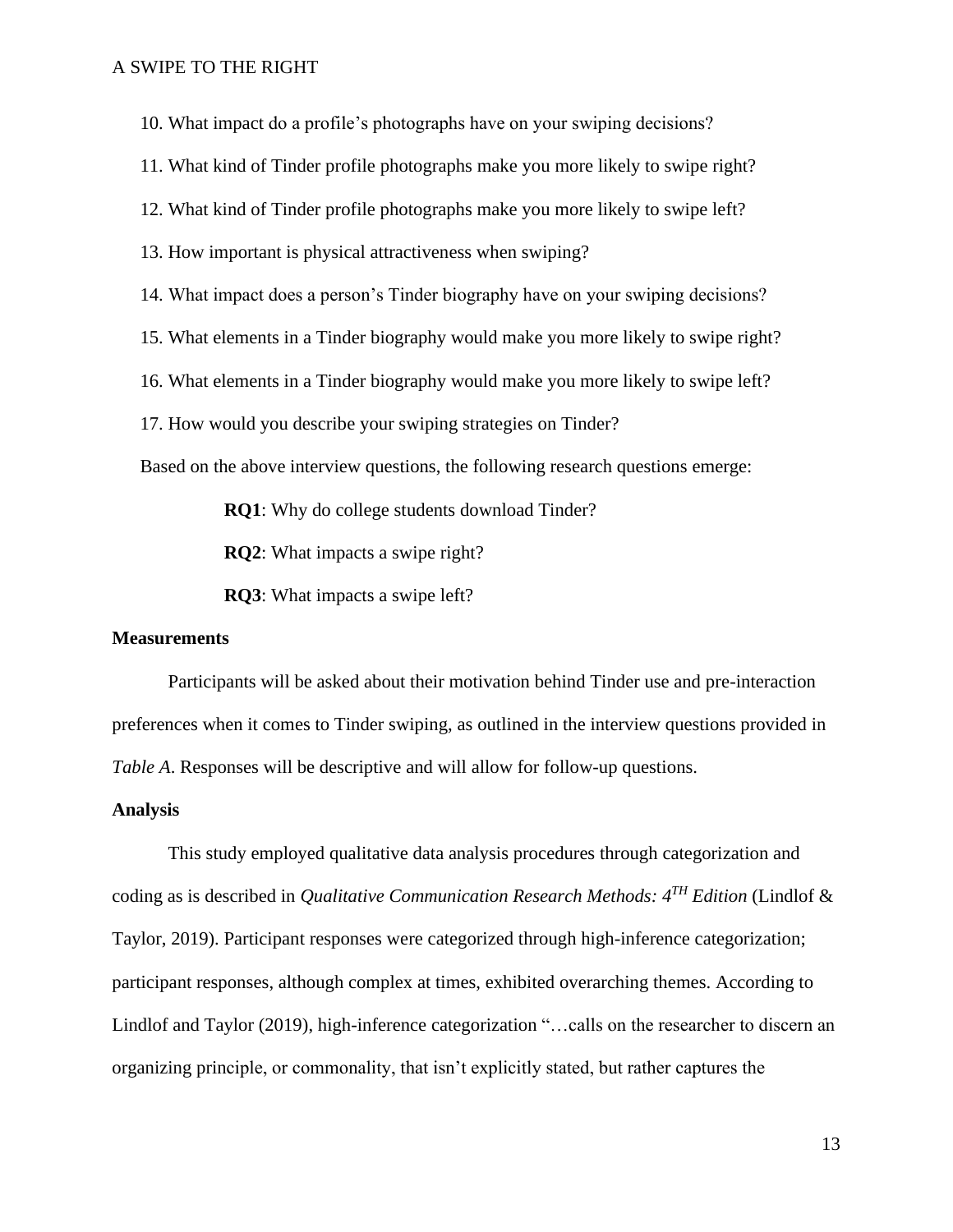meanings that underlie expressions of belief, knowledge, and emotion" (p. 316). Categories were then be broken up into specific codes based on further similarities through pattern-recognition as described by Lindlof and Taylor (2019).

# **The Present Study**

## **Participants**

From July of 2021 to October of 2021, five eligible research study participants were virtually interviewed about their Tinder use and profile preferences. Participant ages ranged from 21 years to 23 years, with the average age of participants being 22 years. All five participants were active on Tinder and were enrolled in a college and/or university. All five participants were single at the time of interview. Of the five participants, three identified as female and two identified as male. To protect the participants' identities, they were given a pseudonym. Thus, this study interviewed Peyton (female, 22), Jacob (male, 22), Steve (male, 22), Victoria (female, 23), and Megan (female, 21).

## **Results**

### *Motivations for Tinder Use*

**RQ1** explores why college students decided to download, and subsequently use, Tinder. Based on participant answers to the questions listed in *Table A,* some potential motivations for downloading Tinder (**RQ1**) included: (1) just for fun (i.e. "…downloaded it as a joke…to people watch…", Peyton; "…downloaded it as a joke in my friend group…", Megan; "..I got it as a joke my freshman year in college when other people had it and figured I could meet some people…", Jacob), (2) to meet people (i.e. "…I had friends and my brother had used it before and said to download it to meet new people", Steve), and (3) curiosity (i.e. "…I was bored and wanted to see what it was about", Victoria). Out of the five participants, therefore, 60% (3/5) said they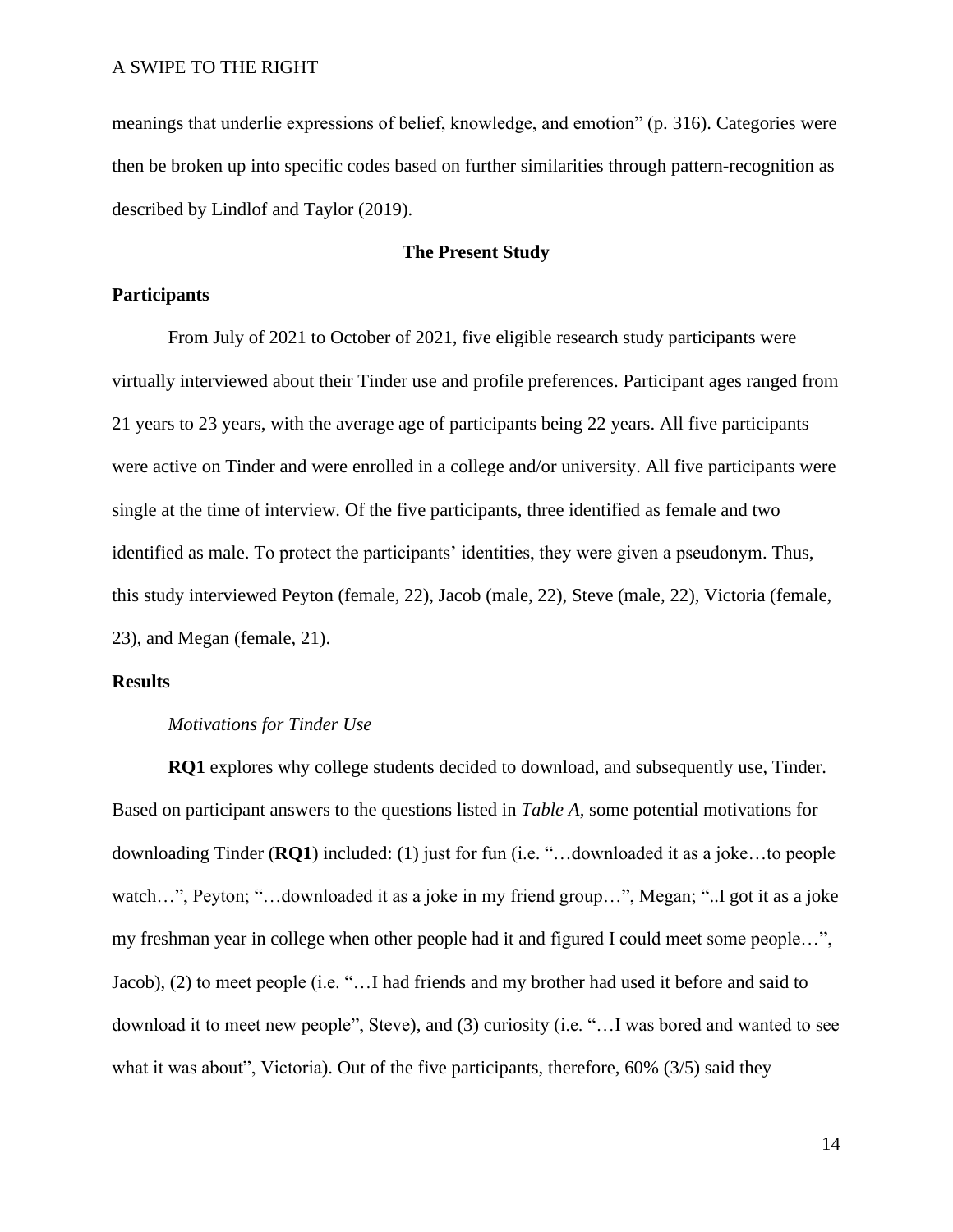downloaded Tinder for some sort of fun, 20% (1/5) said they downloaded Tinder for the sole purpose of meeting people, and 20% (1/5) said they downloaded Tinder out of sheer curiosity about the application itself. Therefore, potential answers to **RQ1** include just for fun, to meet people, and sheer curiosity.

When it came to participants' answers about what kind of relationship(s) they were looking to form on Tinder (**RQ1**), common themes included: (1) friendship first, romance later (i.e. "…I wanted a relationship, but I wanted to form a friendship with said person first", Megan; "…at first, just a friendship…but later I was looking for a relationship, like a long-term sort of deal", Peyton; "…maybe friends that could eventually turn into a relationship", Victoria) and (2) not necessarily to date (i.e. "…not looking to date, but you never know…", Jacob; "…I told myself I would never date someone off the app…but you could meet someone miles away and end up having the same interests", Steve). Thus, 60% of participants (3/5) were interested in making friends first and then forming romantic relationships through Tinder and 40% of participants (2/5) were not outwardly looking for a dating relationship. Therefore, possible answers to **RQ1** regarding the types of relationships participants were looking to form through Tinder use included friendship first and romance later and not explicitly "dating" relationships. A table including themes and some participant responses related to their motivation for Tinder use can be found in *Table B* below:

| I abte | D |
|--------|---|
|--------|---|

| Why participants downloaded Tinder                                                                        | Relationships looking to form through                     |
|-----------------------------------------------------------------------------------------------------------|-----------------------------------------------------------|
|                                                                                                           | <b>Tinder</b>                                             |
| Just for fun $(\cdot \cdot \cdot \cdot \cdot a \cdot j$ a joke", $\cdot \cdot \cdot \cdot \cdot \cdot$ to | Friends first, romance later<br>$\sim$                    |
| people watch"                                                                                             | ("friends that could eventually turn                      |
|                                                                                                           | into a relationship")                                     |
| - To meet people                                                                                          | Not necessarily to date ("not<br>$\overline{\phantom{a}}$ |
|                                                                                                           | looking to date, but you never know",                     |
|                                                                                                           | "told myself I would never date                           |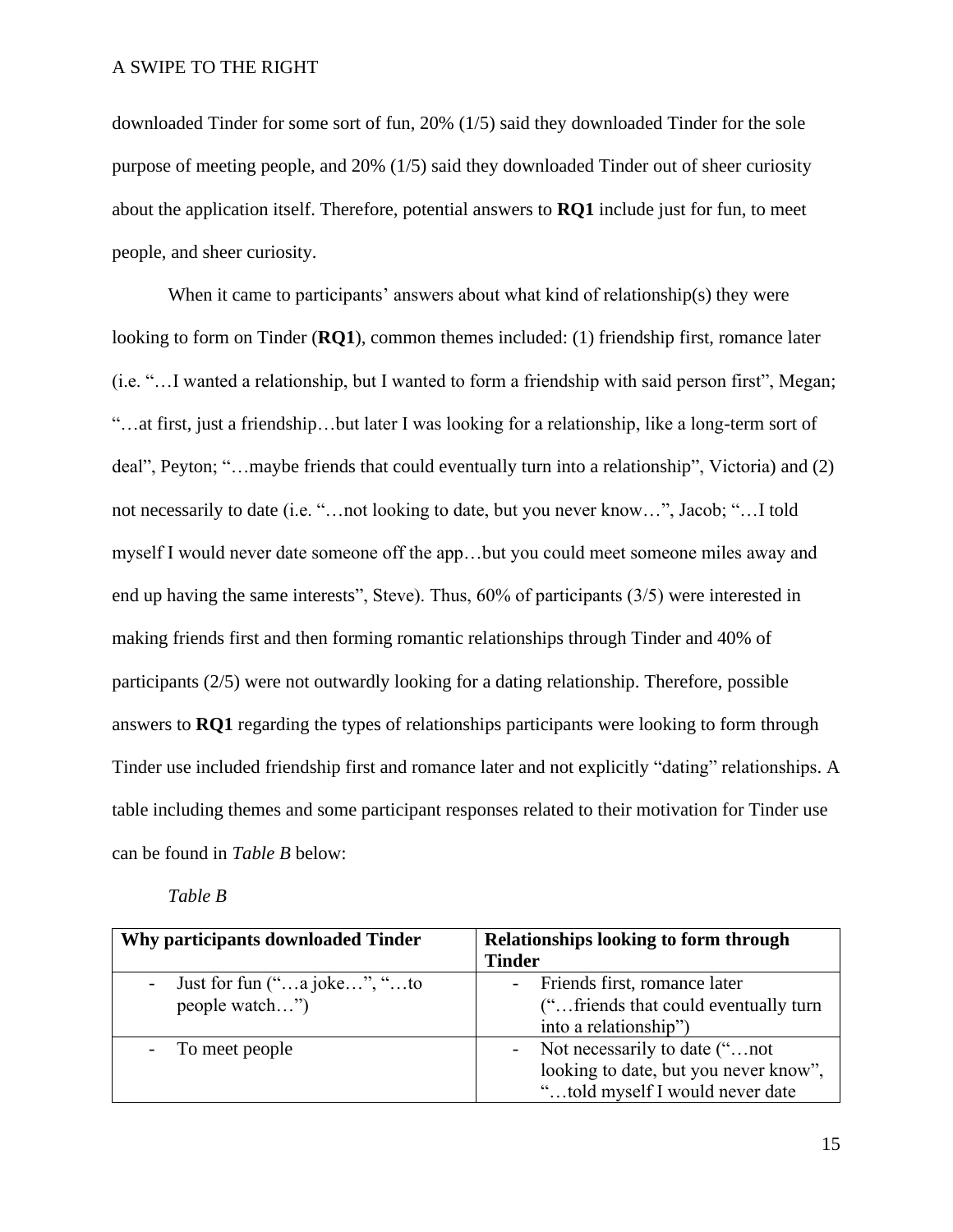|                                                              | someone off the appbut you could<br>meet someoneand end up having the<br>same interests") |
|--------------------------------------------------------------|-------------------------------------------------------------------------------------------|
| - Curiosity ("bored and wanted to see<br>what it was about") |                                                                                           |

# *Pre-Interaction Preferences*

**RQ2** and **RQ3** focus on what aspects of Tinder profiles influence Tinder users to swipe right versus left. Interview questions 7 through 9 are concerned with overall Tinder profile preferences. Emergent themes about the first thing participants notice on a Tinder profile include: (1) photographs, (2) age, (3) bio and then photographs. While three respondents said profile photographs catch their eye first, these respondents supplied different reasonings, included as sub-themes here: (a) to learn more about who someone is and (b) physicality. One respondent said they looked at the age first, and another respondent said that they equally weigh biographies and photographs, but that biographies would decide if they would look at the photographs. Of the five participants, 60% (3/5) looked at photographs first, 20% (1/5) looked at age first, and 20% (1/5) looked at bios and then moved to photographs. A table including themes, sub-themes, and participant quotes can be found below in *Table C*:

# *Table C*

| First thing noticed on a Tinder profile | Corresponding participant quotes                                                                                 |
|-----------------------------------------|------------------------------------------------------------------------------------------------------------------|
| Photographs                             | (a): "look at the background of pictures to                                                                      |
| (a) Learning more about someone         | see what they're doing to learn more about                                                                       |
| (b) Physicality                         | them", Jacob                                                                                                     |
|                                         | (b): "their smile", Victoria                                                                                     |
| Age                                     |                                                                                                                  |
| Bio and then photographs                | "I was a huge bio reader, so if you caught<br>my attention with the bio, I would look at<br>pictures too", Megan |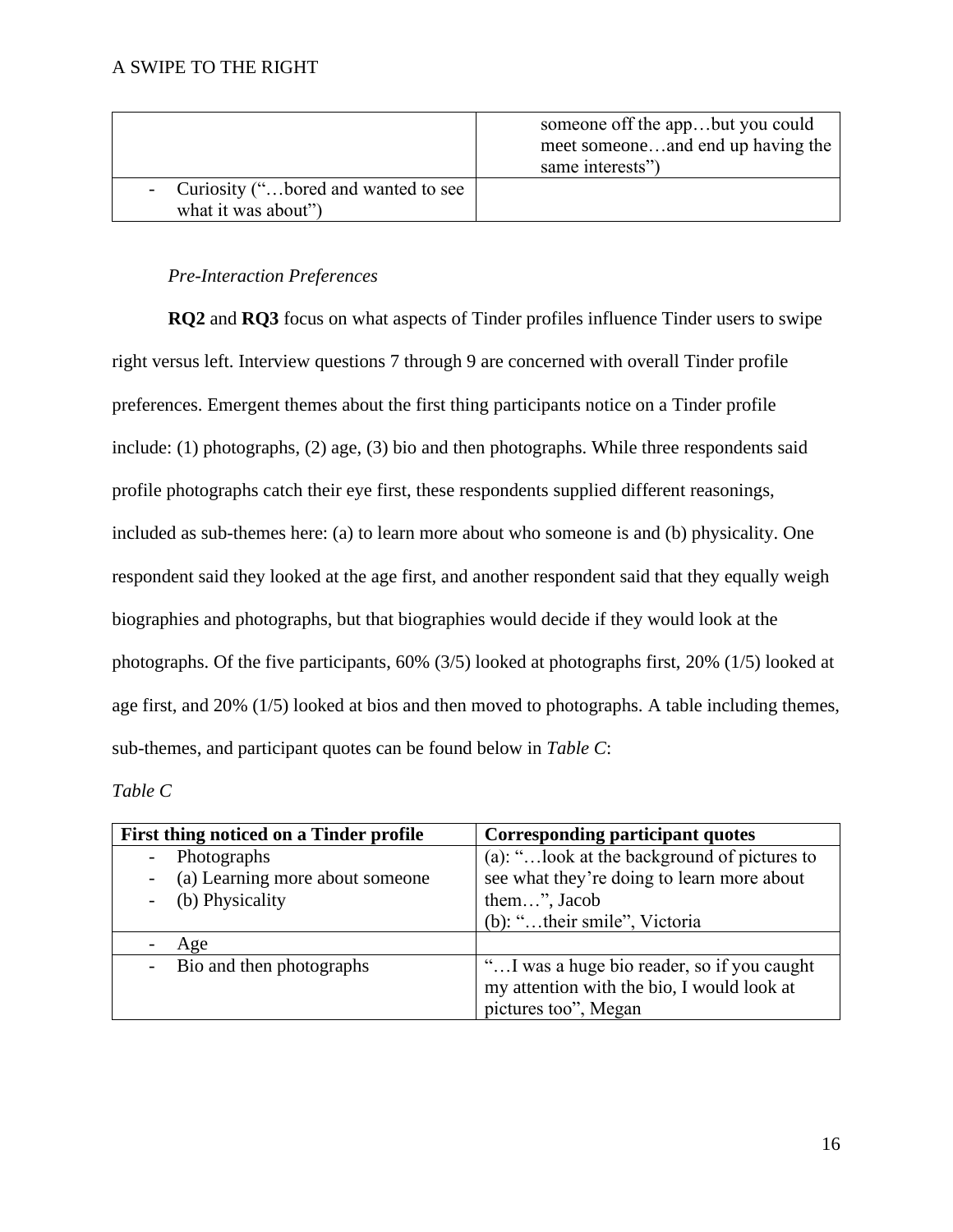When it came to asking participants about aspects of profiles that would make them swipe left (**RQ3**), they responded with themes such as: (1) risky behaviors, (2) boredom, and (3) children. Potentially risky behaviors, according to participants, included things like drug use, excessive partying, any nudity, alcohol abuse, smoking cigarettes, and only looking for hookups. One participant said the following: "If they smoke cigarettes, if I see them with alcohol in every one of their pictures, if it says they're just looking for hook-ups…I just don't want to get involved in any of that stuff". As it pertains to the theme of "boredom", one participant said they would swipe left if the profile was just not interesting: "…I didn't find it interesting or didn't find them that interesting…". One participant said that if the profiles they were presented with had photographs of children that appeared to belong to the user, it was an automatic no. Therefore, 60% of participants (3/5) said that the presence of risky behavior made them swipe left, 20% of participants (1/5) said that profile boredom made them swipe left, and 20% of participants (1/5) said that children made them swipe left.

On the other hand, when asked about things that would make them more likely to swipe right (**RQ2**), participants responded with the following themes: (1) perceived commonalities, (2) humor, and (3) personality type. According to two participants, perceived commonalities included anything that seemed to be in common between them and the user they are presented with: "...they're able to be around family and take care of other people and animals. That's more of a personality I'd like to be around, more of a caring personality. I think it's easier to start conversations because I have a dog and have children in my family". As it pertained to humor, participants said the following: "...if the bio made me laugh. Finding someone that's serious is a good thing but finding someone that can be not so serious and can have a fun time is a win for me". And, as it pertained to personality type, one participant said the following characteristics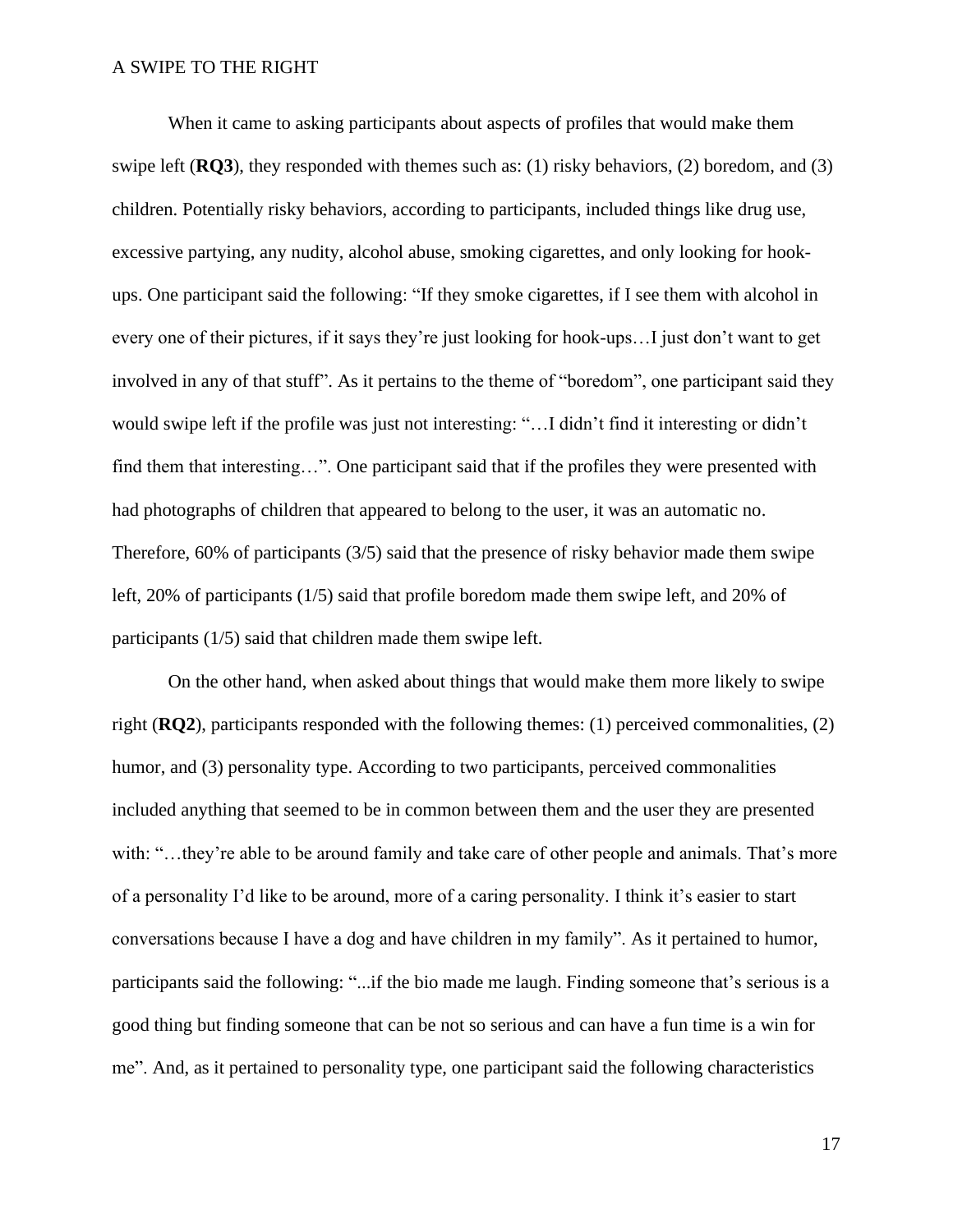that were apparent on a profile would make them swipe right: "…adventurous, outgoing…". Therefore, out of five participants, 40% (2/5) based right swipes on perceived commonalities, 40% (2/5) based right swipes on a presence of humor, and 20% (1/5) based right swipes on an apparent presence of "interesting" personality characteristics. A table including potential reasons both for swiping right and swiping left can be found below in *Table D*:

*Table D*

| Reasons participants swiped left | Reasons participants swiped right |
|----------------------------------|-----------------------------------|
| - Risky behaviors                | - Perceived commonalities         |
| Boredom                          | - Humor                           |
| - Children                       | - Personality type                |

Interview questions 10-13 (as seen in *Table A)* asked participants about the specific impacts Tinder profile photographs had on their swiping decisions (**RQ2** and **RQ3**). Common themes that emerged regarding this impact include: (1) photographs play a big role in swiping decisions, (2) photographs are the only deciding factor in a swiping decision, and (3) photographs and biographies are equally as important in impacting swiping decisions. As it pertains to photographs playing a big role in swiping decisions, study participant Peyton said the following: "I would say it's a big part of the decision…it's the first thing I see when a profile comes up. Right then and there if the first picture is not something I like it's an automatic no". Similarly, participant Steve said that pictures invite you to see more about a person, what they do, and what environments they frequent, which allows him to better make a swiping decision. As it pertains to photographs playing the only role in swiping decisions, participant Jacob said the following: "I don't really read the bios so the photos are pretty much everything about if I swipe right or left". As it pertains to photographs and bios playing an equal part in influencing swiping decisions, participant Victoria said the following: "I feel like they play a big role. I think it's probably equivalent to their bio".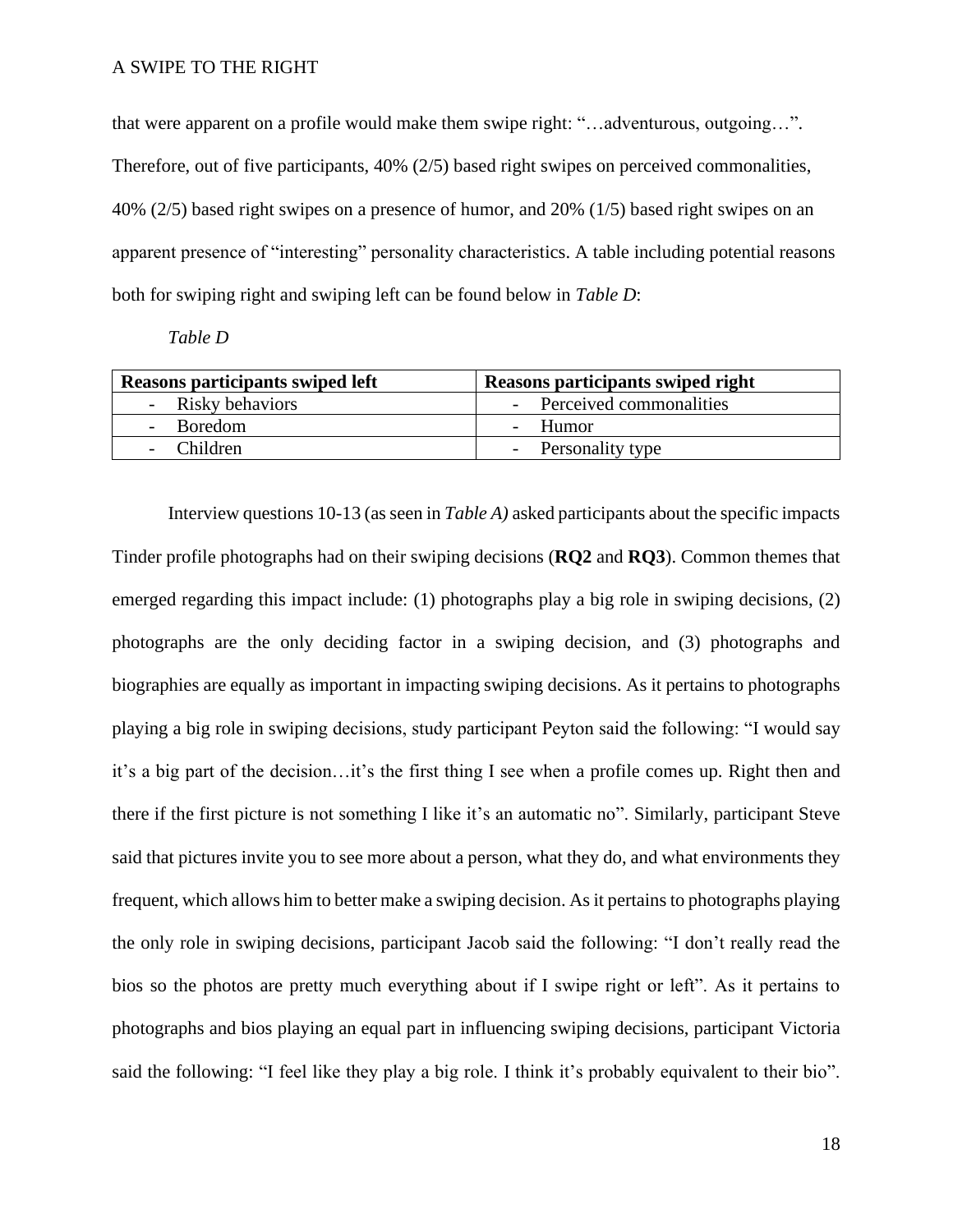Of the five participants, 60% (3/5) said photographs play a large role in swiping decisions, 20% (1/5) said photographs are the only deciding factor on a swipe, and 20% (1/5) said that photographs and biographies are equally as important.

Interview questions 11 and 12 asked participants what types of Tinder profile photographs made them more likely to swipe right or left (**RQ2** and **RQ3**). Study participants said that the following photograph types made them more likely to swipe right (**RQ2**): (1) photographs that showed some type of commonality, (2) photographs that were visually appealing, (3) all photographs, and (4) photographs that showed personality. Two study participants insinuated that photographs that exhibited commonalities or common interests between themselves and potential matches made them more likely to swipe right because it showed likeness. Peyton, who said she has a sports background, said the following about athletic photographs: "I could see them being athletes so that was really cool". Megan, who said she likes to take mirror selfies, said the following regarding mirror selfies on Tinder profiles: "I personally like mirror selfies. I think it's because it's how I like to take my photos so I think it falls between common things". As it pertains to swiping on photos that were visually appealing, participant Victoria said the following: "…if it's just a decent picture, I don't care if its professional or anything I don't look at specific things in particular". Study participant Steve expressed that there are no photos that he likes more than others, but that there are only photos he does not like. Lastly, participant Jacob said the following regarding swiping right on photographs that showed particular personality traits: "I like when people are…doing something in their photos. Not all their pictures are of them standing in the mirror". Earlier on in Jacob's interview, he mentioned that he swiped right on people he perceived to be adventurous and outgoing. When asked a follow-up question about the photographs he preferred to see on Tinder profiles, Jacob said that he liked to see photographs that showed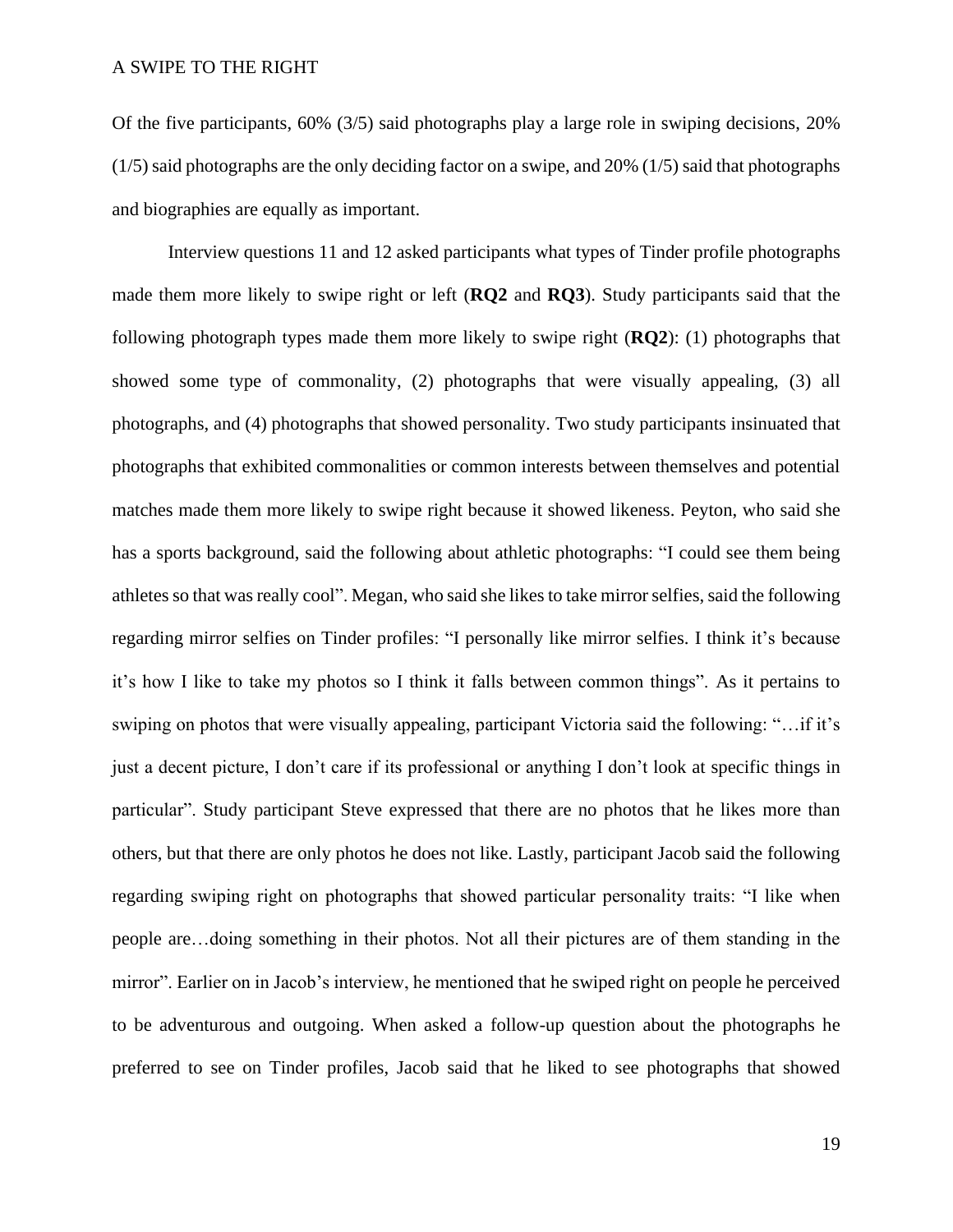potential matches being adventurous; therefore, Jacob swiped right on profiles with photographs that exhibited specific personality traits he was looking for. For question 11, 40% of participants (2/5) said that they swiped right on profiles with photographs that showed some sort of commonality between them and potential matches, 20% of participants (1/5) said they swiped on profiles with visually appealing photographs, 20% of participants (1/5) said they would swipe right as long as the profile had no pictures they did not like, and 20% of participants (1/5) said they would swipe right on a profile if the photographs exhibited personality traits or characteristics they were looking for in a match.

Question 12 asked participants about what kind of Tinder profile photographs made them more likely to swipe left (**RQ3**). Common answers between participants included: (1) photographs that exhibited lifestyles they did not like, (2) photographs that included previous relationships, (3) group photographs, and (4) clear photographs. Two participants said that if a profile included photographs of things like guns, parties, or drugs that it would be a swipe left. Jacob said the following regarding his answer: "…if they're like shooting a gun or something like that. That's the only thing I don't like about adventurous people…like 'country' people I guess". On the other hand, Megan said the following about her answer: "…some profiles have people who just post them partying and that's not really me…if you're doing something I don't like that much like partying or doing something illegal or like guns I don't personally vibe with that". As it pertains to photographs that showed what appeared to be previous partners or relationships, Victoria said the following: "If they have a picture with like a previous ex or something and they're like crossed out [it's a no]". Participant Steve said that profiles with only group pictures would make him swipe left: "it's supposed to be a 'you' profile not a 'I have eight friends around me in every single photo' [profile]…and I can't tell who is who. If it's every single photo and there's two or three people,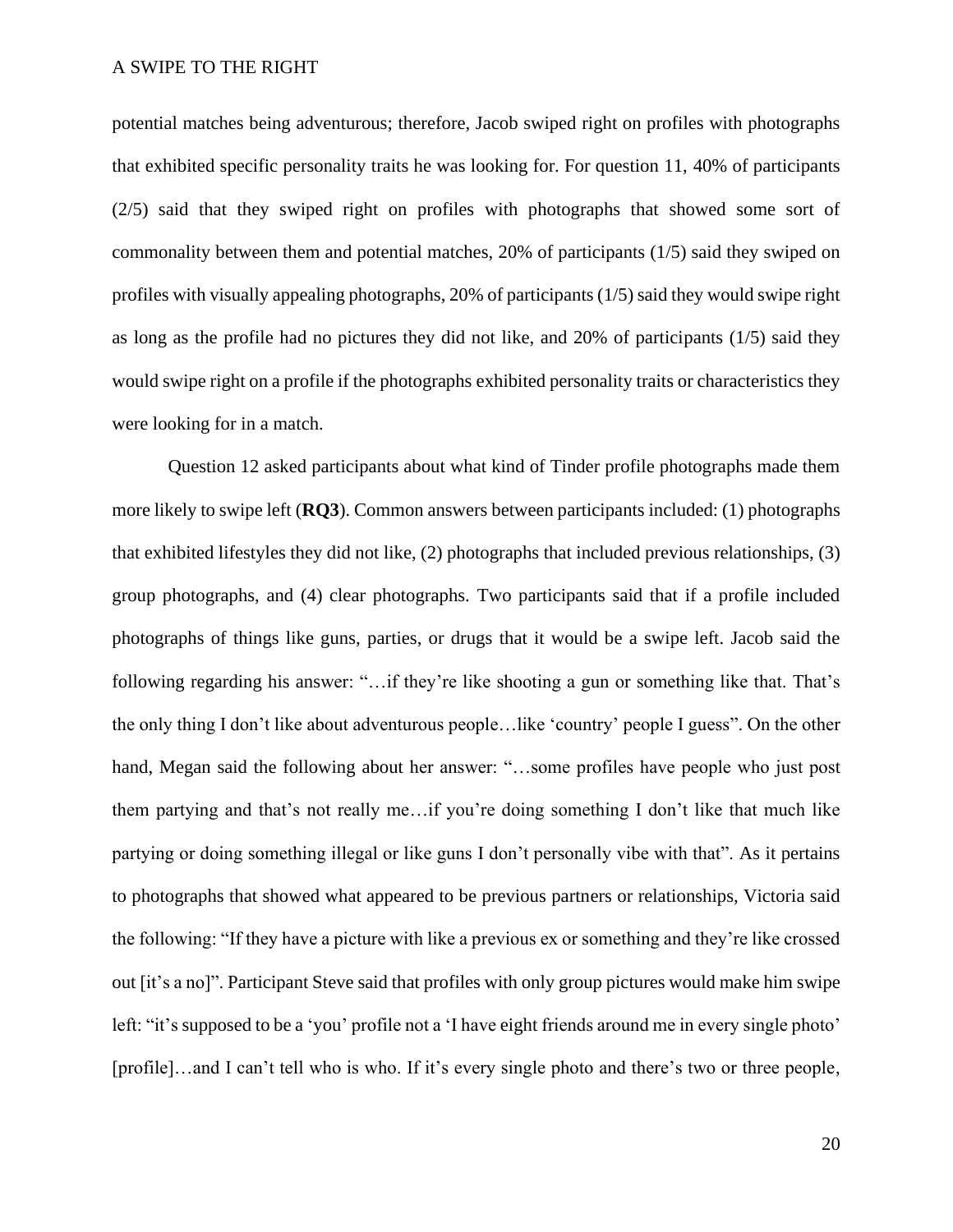you know, you get confused on who is who". One participant said that clear photographs made them more likely to swipe left: "Probably professional pictures because it looks clear and professionally done". Out of five participants,  $40\%$  ( $2/5$ ) of participants said that photographs showing lifestyles they did not like would make them swipe left, 20% (1/5) of participants said that photographs showing a previous relationship would make them swipe left, 20% (1/5) of participants said that a profile with only group photographs would make them swipe left, and 20% (1/5) of participants said that professional style photographs would make them swipe left.

To wrap up the section on profile photographs, question 13 asked participants how much importance they placed on physical attractiveness when swiping (**RQ2 and RQ3**). Common themes between answers included: (1) important, but not overwhelmingly important and (2) overwhelmingly important. Two participants (40%) said that, while looks are important, other aspects play a role in their overall swiping decision. Peyton, for instance, said the following: "It's about 60%. It's not a huge deal to me, but it definitely catches my eye". Another participant, Megan, said the following: "I don't think it's the most important thing. It's definitely a factor in my book, but like I said looks are just a bonus for me, technically. So, if I think you have a really good personality and you're cute, you're winning. But, I'm not gonna base my decision on solely looks; it's kinda a combination. Its like a 50/50 from looks and personality". The remaining three participants (60%) said that physical attractiveness plays a large role in their swiping decisions. Jacob said the following: "I would say it's pretty important. I would say a 9/10". Another participant, Steve, said the following: "I would say if you name things from least to most important it's obviously the first thing you see…my first thing I see is smile/teeth. Even if you are hot and smile that can take you all the way down to 'I'm not going to date you'". *Table E* below shows common themes for all four interview questions (10-13) regarding photographs on a profile: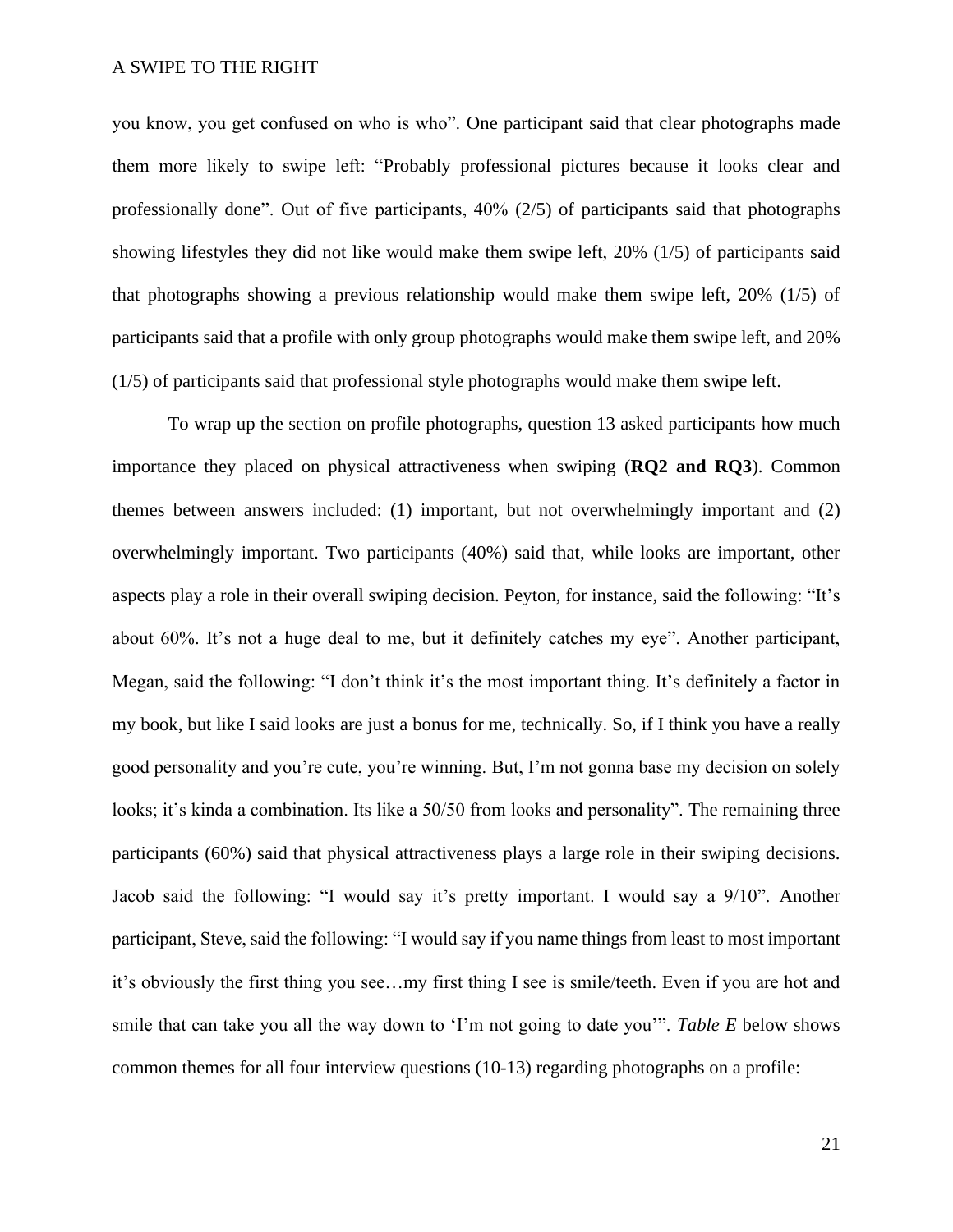| Photographs'<br>impact on swiping | Photographs that<br>influence a right           | Photographs that<br>influence a left | <b>Importance of</b><br>physical attractiveness |
|-----------------------------------|-------------------------------------------------|--------------------------------------|-------------------------------------------------|
| decisions                         | swipe                                           | swipe                                |                                                 |
| Big role                          | Commonality<br>$\overline{\phantom{a}}$         | Unlikeable<br>lifestyles             | Important, but<br>not<br>overwhelming           |
| Only role                         | Visually<br>appealing                           | Showed<br>previous<br>relationship   | Overwhelmingly<br>important                     |
| Equally<br>important to<br>bio    | Only bad<br>photographs<br>influence<br>swiping | Only group<br>photos                 |                                                 |
|                                   | <b>Shows</b><br>personality                     | Professional<br>photos               |                                                 |

*Table E*

Questions 14-16 asked participants about Tinder profile biographies. Starting with question 14, participants were asked what impact Tinder biographies had on their swiping decisions (**RQ2** and **RQ3**). Common themes to answer this question included: (1) large impact, (2) medium impact, and (3) only made an impact after matching. Three participants (60%) said that biographies played a considerable role in how they swiped. Peyton, for instance, said that biographies sometimes said more than profile pictures: "[A bio] is the second thing I look for. It's like the big thing of how or why I swipe right. I don't really swipe right because of looks. If I think they're cute I look into their captions [bio] and then determine if I swipe right or left". Victoria, who said biographies had a medium impact on her swiping decisions, said the following: "That's iffy because some people don't have a bio. For other people, it just depends what's in it. [It doesn't bother me when people don't have a bio] because there's other things they can put…it's not just the bio, there's other things involved [like their social medias]". Lastly, Jacob, who said he does not look at bios until after he is matched with someone, said the following: "I don't read the bios until after I match with the person. I don't see a point in reading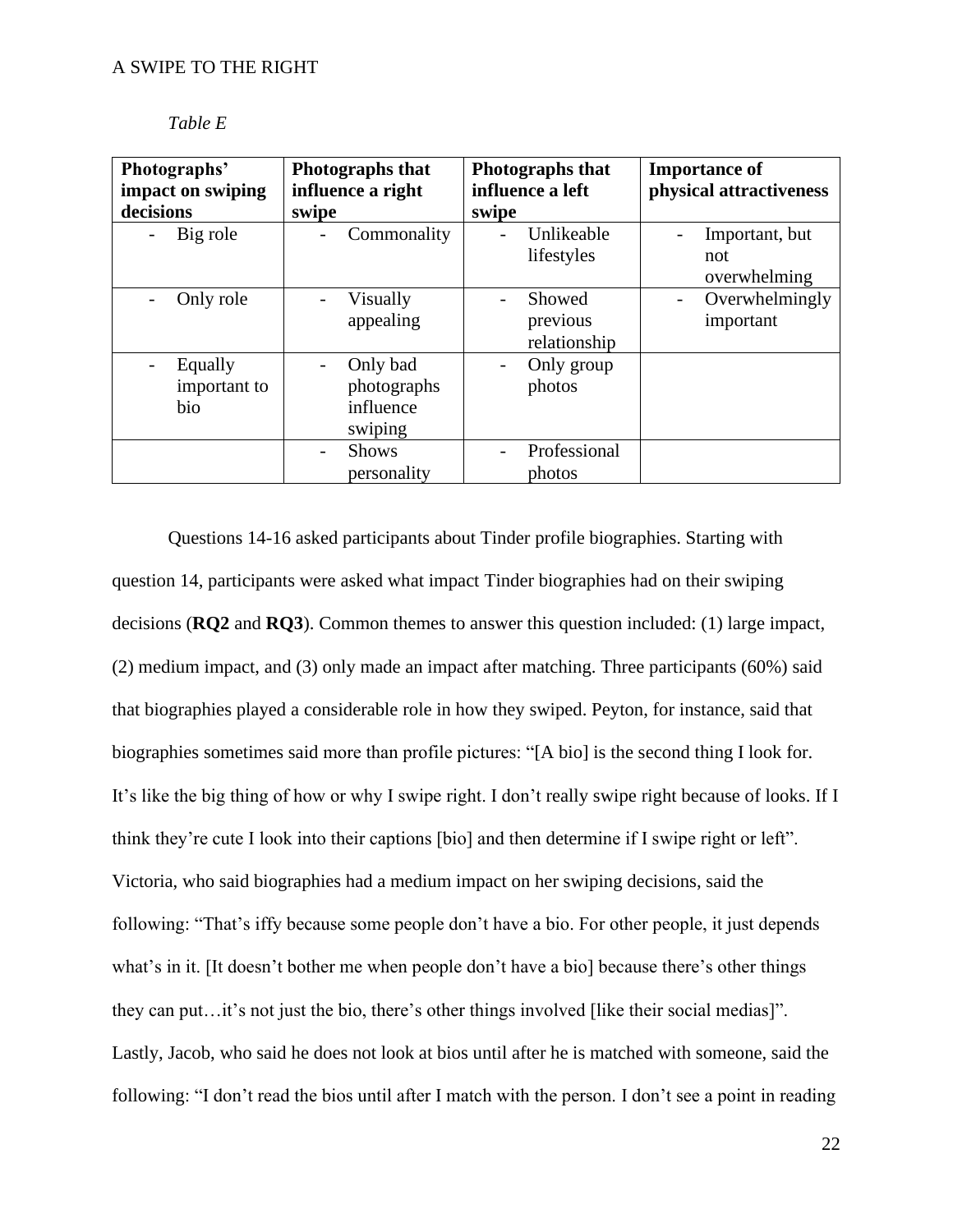a bio if I swipe right and you don't match. I just wasted about a minute of my life".

Question 15 asked participants what elements of a Tinder biography would make them more likely to swipe right (**RQ2**). All participants (5/5) noted that the inclusion of some type of humor in a biography would make them more likely to swipe right. However, two sub-themes appeared from participants' answers: (1) humor and commonality and (2) humor and conciseness. Four participants said that a biography that was funny and simultaneously showed shared interests between them and their potential match would garner a swipe right. Jacob, however, said that the key to his right swipe is to be funny and concise: "I like one-liners essentially like a funny one-line sentence. I don't want someone to describe like their whole life in their bio".

On the other hand, question 16 asked participants what elements of a Tinder biography would make them more likely to swipe left (**RQ3**). Common themes of answers between participants included: (1) offensiveness/ derogatory language, (2) plainness, (3) humorless jokes, and (4) "rules". Two participants (2/5) said that anything in a bio that was offensive to themselves or others would make them swipe left. Peyton, for instance, said that anything offensive or derogatory aimed at females would be an automatic swipe left. Similarly, Victoria said the following: "The main thing I can think of is if it says they're only on Tinder for hookups…guys that put in their bio that they're looking for girls with like juicy butts and stuff in their bio that's just weird to me". Steve said the following regarding his answer of plainness influencing a swipe left: "If it's just plain like…nothing to them. They just filled out with they were told [age, where you go to school, generic information]". Megan, who said that humorless jokes influence her left swipe, said the following: "…something random or something that has nothing to do with them or I've stumbled across some profiles that just have like a corny joke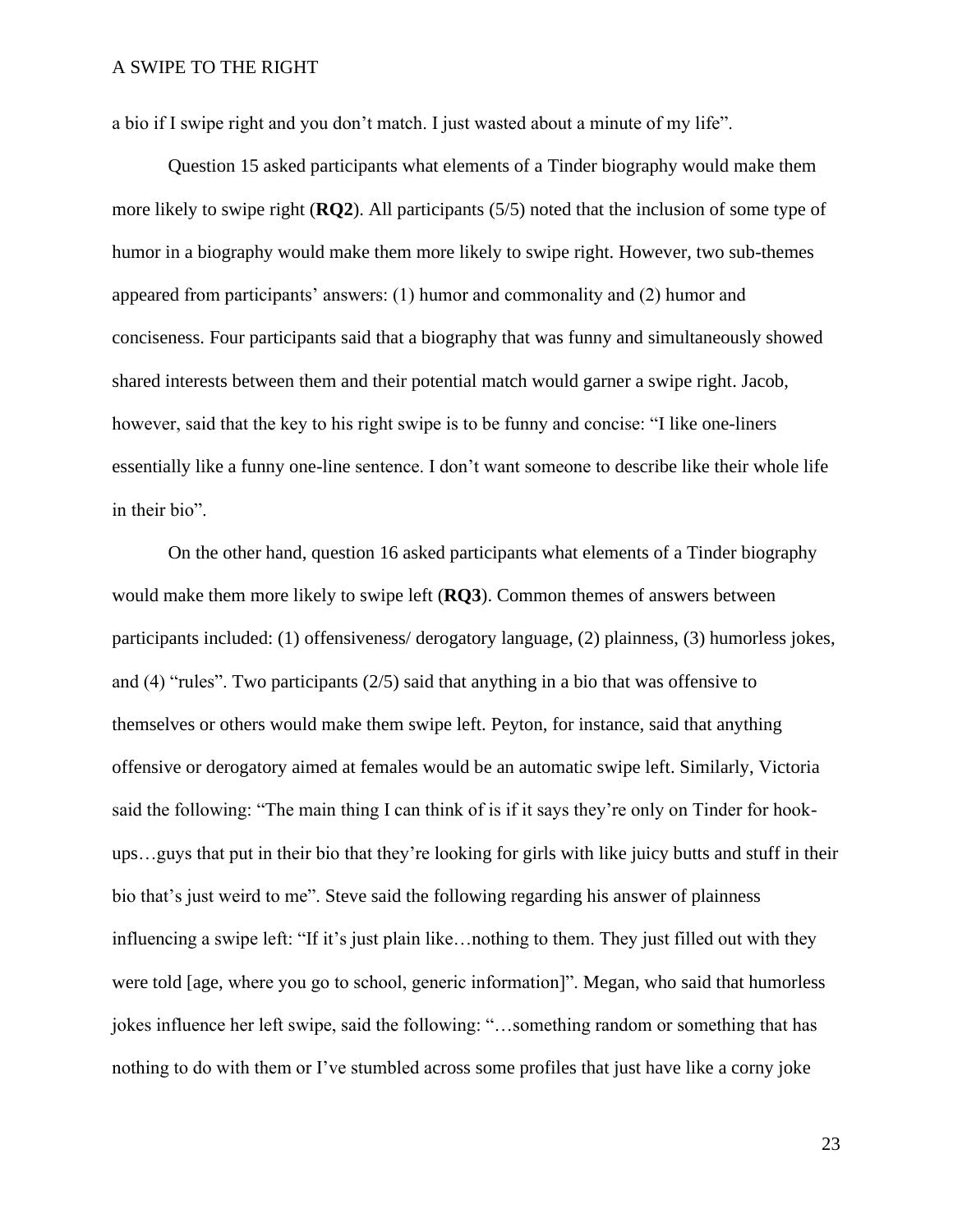and I didn't find the joke funny or it was an overused joke and then I'm just like 'eh I don't know about that one'". Lastly, Jacob said that a bio that included "rules" would influence his left swipe. According to Jacob, "rules" are desperate: "…if they look desperate pretty much like if they have a bunch of rules in their bio like do's and don'ts and 'swipe right if you like this and this and this', I don't know". *Table F* below displays themes from questions 14-16:

| ani |  |
|-----|--|
|-----|--|

| <b>Importance of biography on</b><br>swiping decisions | Aspects of a biography that<br>would influence a right<br>swipe | Aspects of a biography that<br>would influence a left swipe |
|--------------------------------------------------------|-----------------------------------------------------------------|-------------------------------------------------------------|
| Large impact                                           | Humor and                                                       | Offensive/derogatory                                        |
|                                                        | commonality                                                     | language                                                    |
| Medium impact                                          | Humor and                                                       | Plainness                                                   |
|                                                        | conciseness                                                     |                                                             |
| Only made an impact                                    |                                                                 | Humorless jokes                                             |
| after matching                                         |                                                                 |                                                             |
|                                                        |                                                                 | " $Rules"$                                                  |

Question 17 asked participants about their swiping and if they thought they were more lenient or selective with their swipes (**RQ2** and **RQ3**). Participants either said that they were (1) more lenient or (2) more selective with their swipes. Two participants (40%) said that they thought of themselves as more lenient with swipes; Jacob said that "…eight out of ten times" is a swipe right because he "…just likes getting matches", whereas Megan said that she likes to be more lenient so she can "…see where it goes". On the other hand, three participants (60%) said that they thought of themselves as more selective with swipes; Steve, for instance, said the following: "I would say it's more swiping left than it is swiping right". Similarly, Peyton said the following: "I believe I am way more strict than most people. I am picky when it comes to people that I talk to in general, so me deciding who to talk to on a dating app makes it even worse just because I have so many hoops for these profiles to go through…it just takes a lot for them to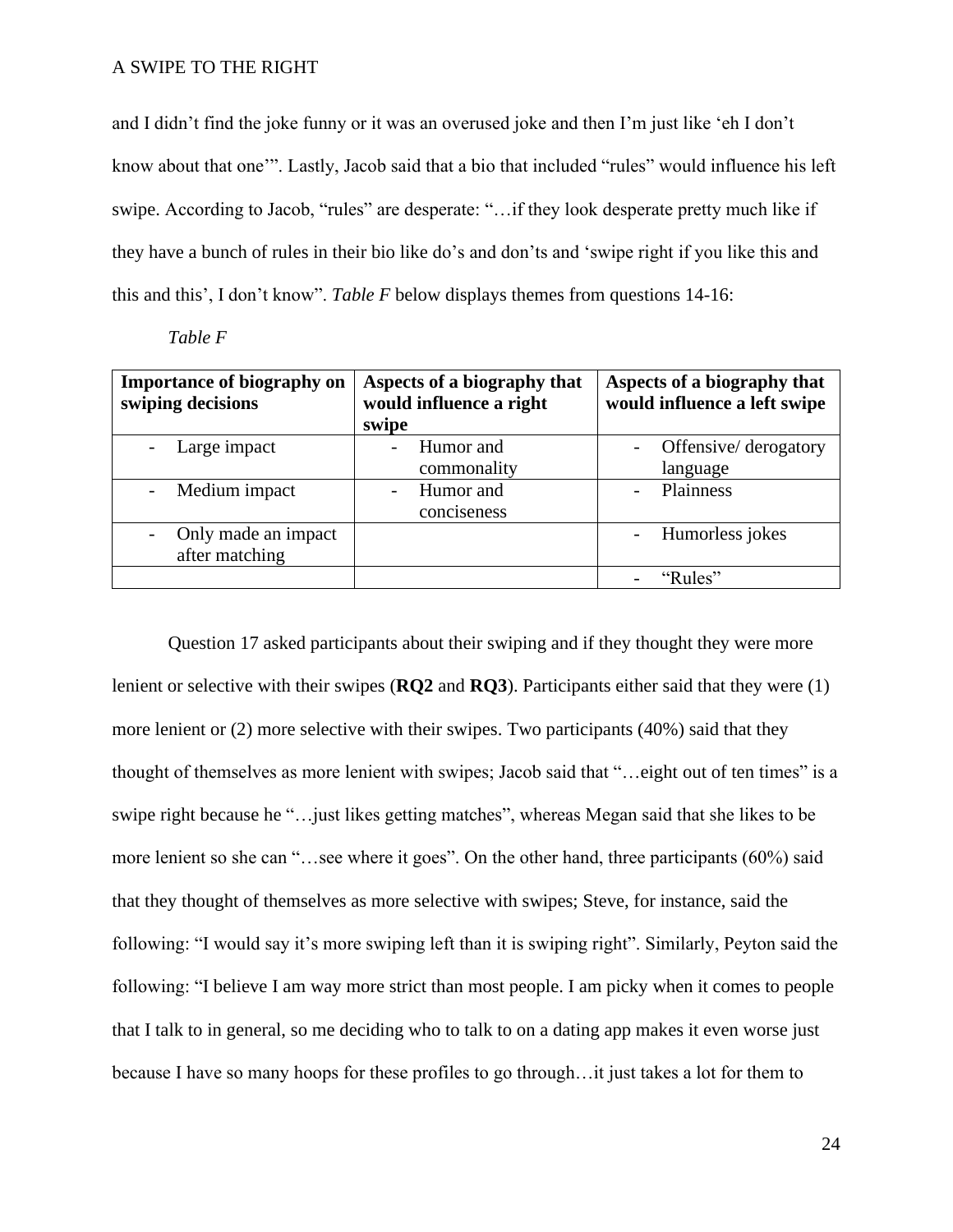even get a swipe right out of me".

At the culmination of the interviews, participants were asked if there was anything else they wanted to share about their experiences on Tinder. While these responses are not included in analysis like the previous questions, here are some of the experiences participants shared:

- Jacob: "I've had a lot of different conversations with a lot of different people… a lot of different characters. I've hung out with a few of them".
- Megan: "I think overall my experience has been good. I've made a few friendships out of this that I still talk to every once in a while. Even though we never got to a relationship, I'm glad I still got that friendship with them. I think it could be beneficial in that way too, like, if it doesn't work out you could always be friends".
- Victoria: "I have never met a decent person from Tinder".

## **Discussion**

#### *Motivations for Tinder Use*

The participants' motivations for Tinder use (**RQ1**) included "just for fun", "to meet people", and out of "curiosity". No participant mentioned downloading or using Tinder for the sole purpose of casual sex. While some people do use Tinder for the sole purpose of finding casual sexual partners, the results of this study suggested otherwise. In fact, the results of this study pointed toward the idea that college-aged Tinder users download and use Tinder for the opportunity to initiate and create potentially meaningful human connection that is not entirely sexual. Thus, contrary to popular belief, Tinder is not simply a glorified "hook-up" app, but is, instead, an effective computer mediated communication platform where individuals can meet, interact, and initiate some form of meaningful relationship based on their own preferences through swiping **(RQ2** and **RQ3**).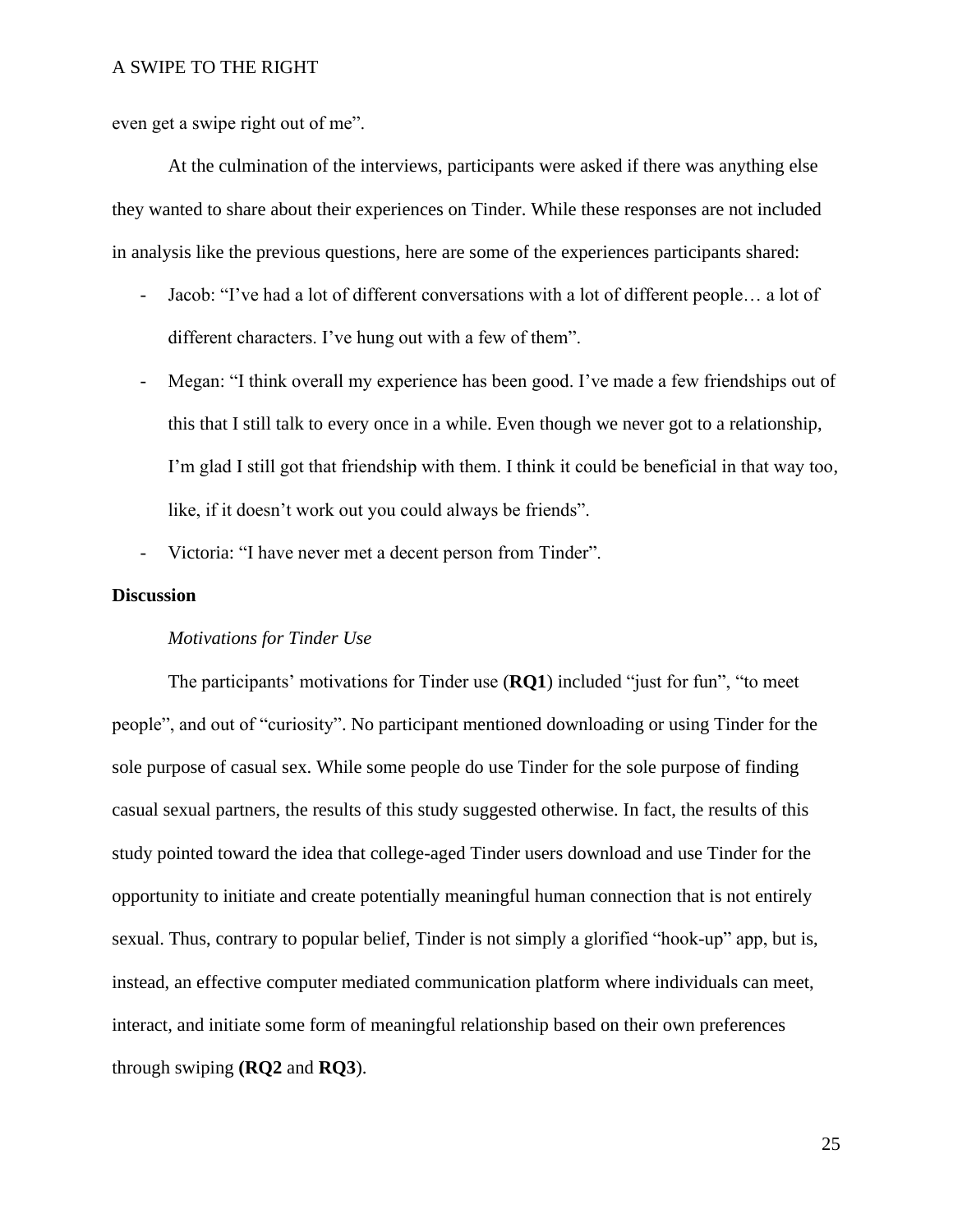# *Pre-Interaction Preferences*

Overall, the main idea that emerged from participant answers regarding their preinteraction preferences and swiping behaviors was swiping right (**RQ2**) on user profiles that exhibited commonalities, humor, perceived compatible personalities, and agreeable behaviors. On the other hand, the main idea of swiping left (**RQ3**) on profiles was regarding a lack of humor, a presence of risky behavior or incompatible lifestyles, offensive or derogatory language, and boredom. From these pre-interaction preferences, it is clear that the participants of the present study wanted to meet and connect with Tinder users they felt they were compatible with on a level other than physical or sexual (**RQ2** and **RQ3**).

When it comes to the importance of physical attractiveness, the study participants shared that physical attractiveness is either important or overwhelmingly important when they decide to swipe right versus left (**RQ2** and **RQ3**). While this could be tied to some sexual desire, that possible sexual desire is not the sole reason some Tinder users swipe right, as the majority of study participants said they take profile biographies into an equal or higher account than photographs when they make their swiping decisions. Thus, while the importance of physical aspects should not be undermined when looking at Tinder swipes, the importance of personal and social aspects that are found in Tinder biographies play a large role in swiping decisions, as well. It can be concluded, therefore, that in the case of Tinder users who are not on Tinder for the sole purpose of looking for casual sex, profile photographs and biographies simultaneously impact one's perception of a Tinder user they are presented with and, thus, affect a swiping decision.

Through Katz's UG theory, it is argued that individuals choose different types of media to use to fulfill specific gratifications. If the media in question is Tinder, some Tinder users use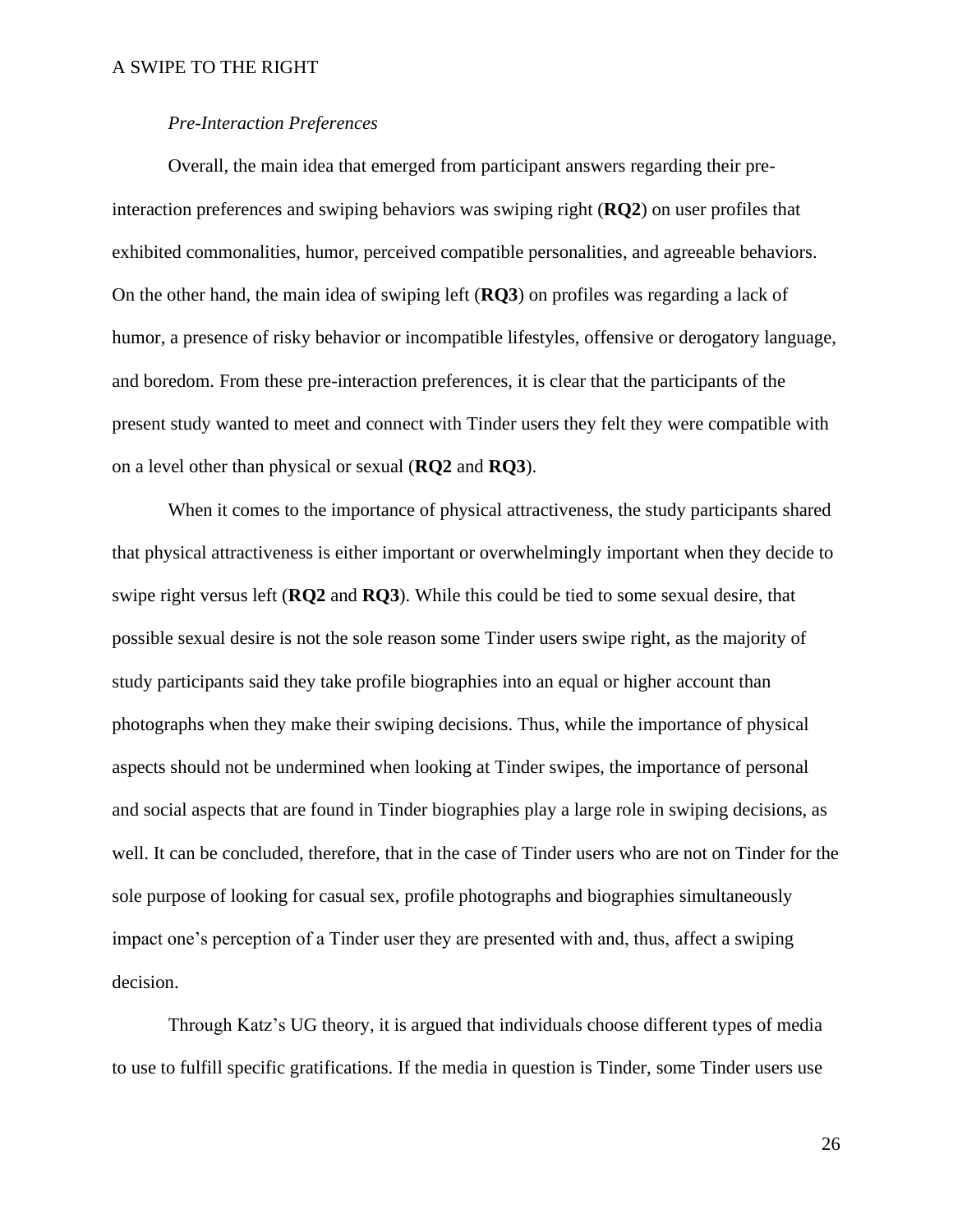Tinder to meet people, to look for casual sex, to entertain themselves, to initiate romantic relationships, etc. Through UG theory, the reason why any one individual uses a media will impact how they use said media. In the case of the present study, real Tinder users claimed that they used Tinder (**RQ1**) to (1) meet people, (2) fulfill personal want of fun/entertainment, and (3) quench their curiosity about Tinder itself. As it pertains to participants of this study wanting to meet people through Tinder, study participants said they were (1) interested in creating friendships that may turn into something romantic later or (2) not necessarily looking to date, but not necessarily opposed to it (**RQ1**). When looking at participants' swiping strategies and preinteraction preferences, it is evident that the study participants swiped on people they seemed to be compatible with because they were open (though some more than others) to the possibility of initiating and creating meaningful interpersonal relationships through Tinder that were not solely casual sex. In fact, zero of the five participants mentioned anything about hooking up nor casual sex in their interviews; instead, they emphasized seeking out and, thus, swiping right, on people they thought they would be compatible with based on their own standards, personalities, and lifestyles, which certainly supplies a heartening perspective on how college students use Tinder.

# **Limitations**

While this study was conducted using a criterion sample, this study only employed five participants who were all from the same geographical area. To gain a plethora of different perspectives and, thus, gain as many different participant experiences as possible, it is important that future studies (1) interview a greater sample size and (2) increase the geographical spread of participants. While the present study was informative and garnered valuable information about college students and how they use Tinder, the participants in this study all went to college in Northeast Ohio and may have had some overlapping experiences and techniques on Tinder.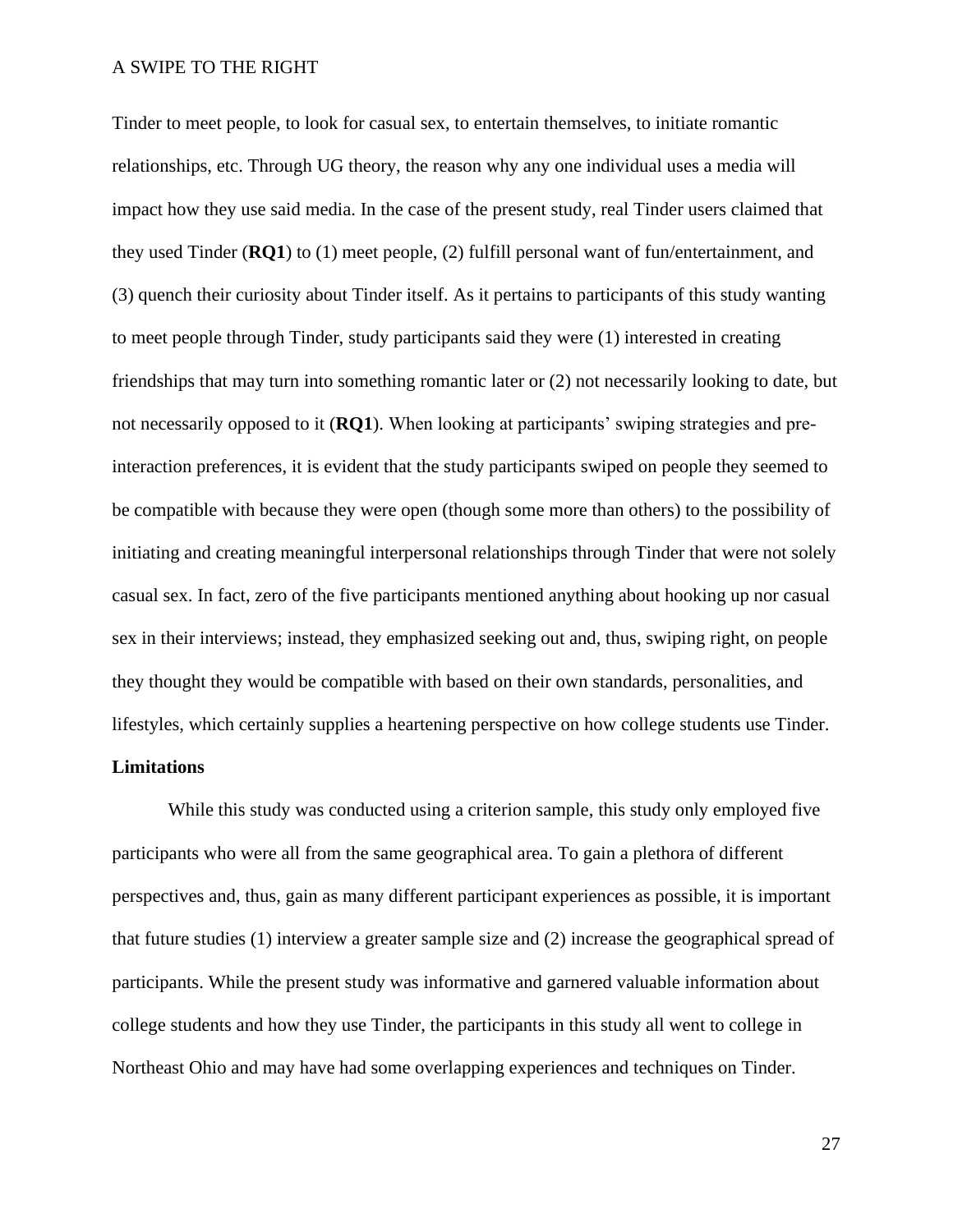Therefore, it is important for future studies to consider how college students in other geographical regions view and use Tinder, as well.

## **Conclusion**

From this small-scale study, it is clear that, contrary to popular belief, Tinder is not just a "hook-up app" for college students. In reality, Tinder gives college students the opportunity to meet people, hone what they are looking for in a person, and even make long-lasting friendships that may or may not lead to something romantic in the future. Through swiping left and right, Tinder users are given the power to seek what they want and, inversely, dismiss what they do not want. In the age of new media, meeting and communicating with people through technology such as social media and dating applications is not taboo; in fact, it is widely recognized and accepted—especially amongst college-aged individuals.

Since college-aged individuals are not using Tinder solely for the purpose of casual sex, their swiping decisions are widely based on commonalities, shared interests, and compatible personality types/traits; all things that could potentially signal a meaningful connection. Regardless, Tinder has a bad reputation, especially with older audiences. Why is it that looking for casual sex in-person (say, at a bar) seems to be more socially accepted than looking for casual sex through a dating application? Is it the introduction of technology into the mix or the fact that many Tinder users are college-aged? Nonetheless, through research and through the interviews conducted in this study, it is clear that Tinder is a valid space to meet people, to have fun, to communicate, or to do whatever any given user wants to use it for. As mentioned earlier in the study, Tinder really is a dating playground for Gen Z. What was Gen X's "We met at church" may very well be this generation's "We met on Tinder".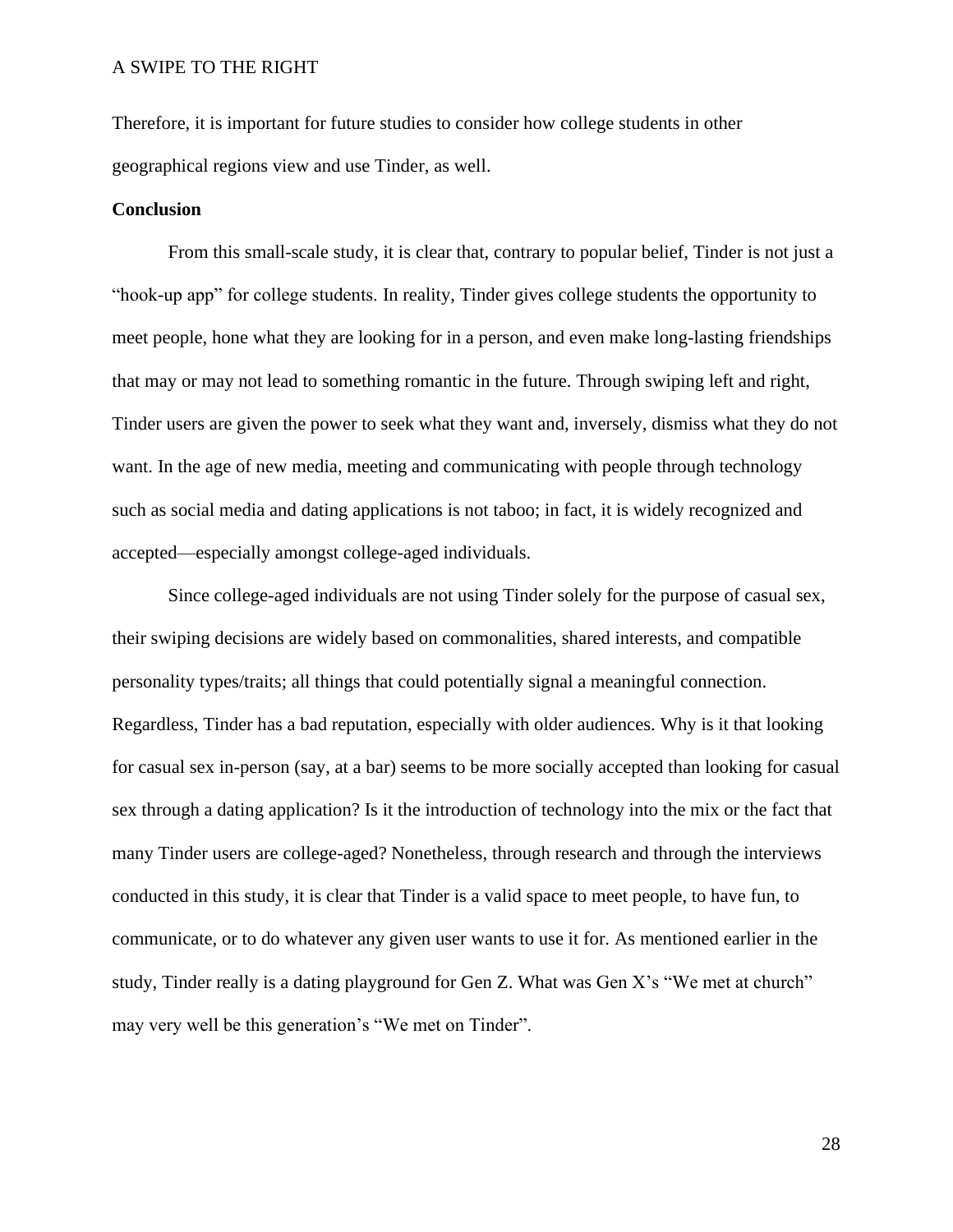#### References

Ansari, A., & Klinenberg, E. (2015). *Modern romance*. Penguin Press.

Bleyer, J. (2014). Love the one you're near. *Psychology Today, 47*(4), 36-38.

DeVito, J. A. (2016). *The interpersonal communication book.* Pearson.

Hayes, R. (2020, October 1). *How to change your location on Tinder.* Tech Junkie.

<https://social.techjunkie.com/change-location-tinder/>

Katz, E., Blumler, J. G., & Gurevitch, M. (1973). Uses and gratifications research. *The Public Opinion Quarterly*, *37*(4), 509-523. <https://www.jstor.org/stable/2747854>

LeFebvre, L. (2018). Swiping me off my feet: Explicating relationship initiation on Tinder. *Journal of Personal and Social Relationships*, *35*(9), 1205-1229. <https://doi.org/10.1177%2F0265407517706419>

Lindlof, T., & Taylor, B. (2019). *Qualitative communication research methods: 4th edition.* Sage.

Tinder. (2020, August 21). *Making the first time count this November*. <https://blog.gotinder.com/making-the-first-time-count-this-november/>

Smith, A. (2016, February 11). *15% of American adults have used online dating sites or mobile dating apps.* Pew Research Center. [https://www.pewresearch.org/internet/2016/02/11/15](https://www.pewresearch.org/internet/2016/02/11/15-percent-of-american-adults-have-used-online-dating-sites-or-mobile-dating-apps/) [percent-of-american-adults-have-used-online-dating-sites-or-mobile-dating-apps/](https://www.pewresearch.org/internet/2016/02/11/15-percent-of-american-adults-have-used-online-dating-sites-or-mobile-dating-apps/)

Smith, C. (2020, July 29). *50 Tinder statistics and facts: By the numbers*. DMR. <https://expandedramblings.com/index.php/tinder-statistics/>

Sumter, S. R., Vandenbosch, L., & Ligtenberg, L. (2017). Love me Tinder: Untangling emerging adults' motivation for using the dating application Tinder. *Telematics and Informatics*, *34*(1), 67-78. <https://doi.org/10.1016/j.tele.2016.04.009>